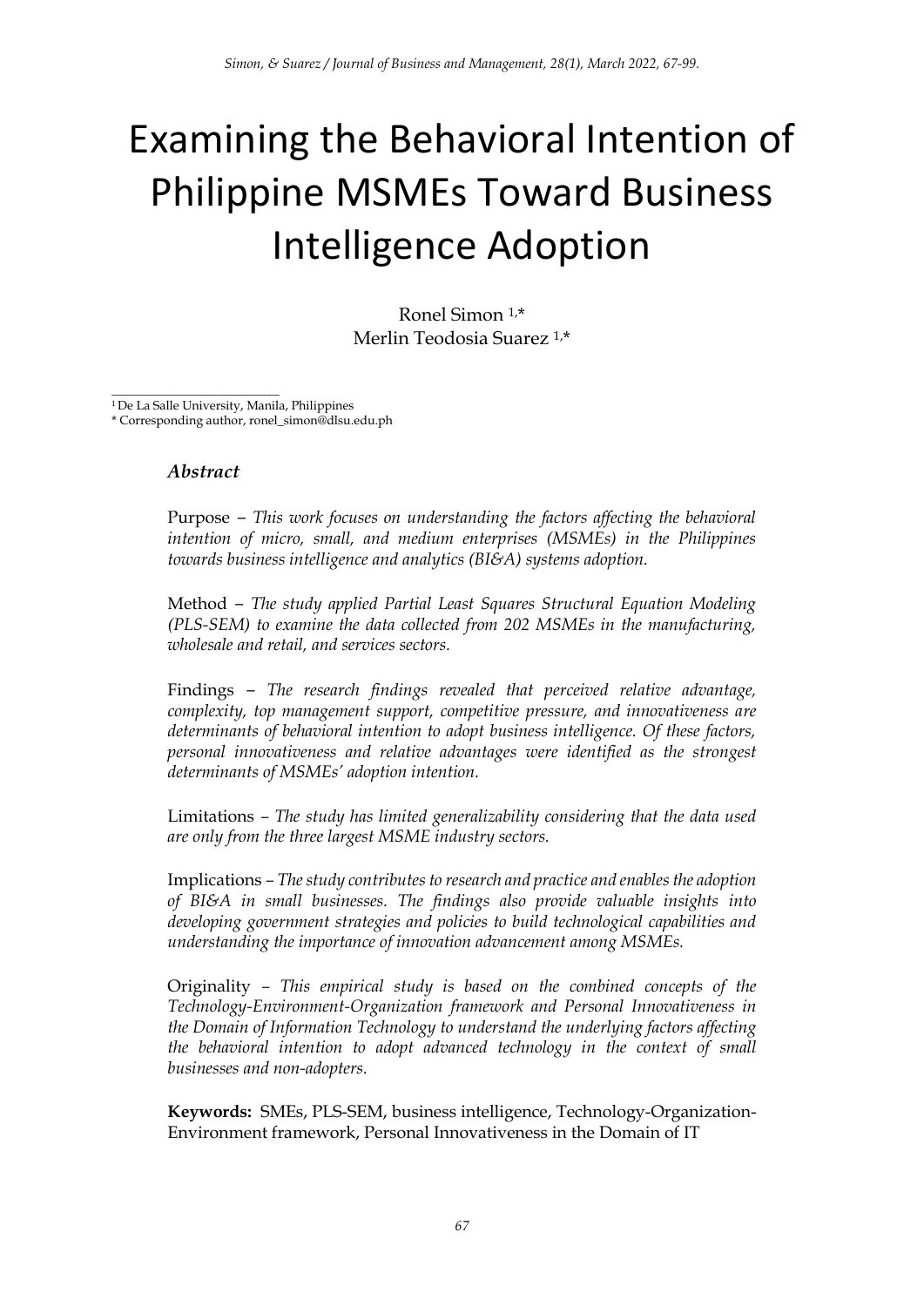**Reference** to this paper should be made as follows: Simon, R., & Suarez, M. (2022). Examining the behavioral intention of Philippine MSMEs toward business intelligence adoption. *Journal of Business and Management,* 28(1), March, 67-99. DOI: 10.6347/JBM.202203\_28(1).0003.

#### **Introduction**

The emergence of the digital revolution is fundamentally changing organizations' value chains that lead to the increasing strategic significance of information technology (IT) in businesses. In the new data-driven environment, firms recognized the importance of transforming data into valuable information resources for decision making. These changes led to the emergence of decision support technologies commonly known today as business intelligence and analytics (BI&A) (Cristescu, 2016). The onset of the knowledge economy and rapid development in IT resulted in further advancement of BI&A technology that significantly lowered its implementation costs (McLuhan, 2020; Tutunea & Rus, 2012). Establishing BI&A capability provides potential benefits even for small business organizations to enable data-driven processes and decision-making. Previous empirical evidence maintains that BI&A helps organizations gain competitive advantage (Wang, Yeoh, Richards, Fan, & Chang, 2019) and enhance firm performance (Popovic, Puklavec, & Oliveira, 2018). For instance, small retail businesses can use basic descriptive analytics to identify their fast-moving and most profitable products for store layout strategies, managing stocks, and marketing promotions (McLuhan, 2020). In addition, the combined use of social media and BI&A can also provide a strategic advantage for small and medium enterprises (SMEs) to monitor consumer behavior during the spread of COVID-19 as most buyers shifted to online shopping and collaborative commerce.

In the Philippines, a micro, small, and medium enterprise (MSME) refers to any form of business with a maximum asset size of Php100,000,000 and an employment size of fewer than 200 employees (MSMED Council, 2017). Around 99.5% of the total business population in the Philippines are MSMEs, and their utilization of IT is still limited to simple applications (DICT, 2017). This business sector plays an essential role in the country's economy, and their IT knowledge and skills are crucial to this modern business landscape. However, extant literature in technology adoption emphasized that, unlike large enterprises, most small businesses are hesitant to adopt new technologies despite the benefits and availability of relevant information systems (IS) (Boonsiritomachai, McGrath, & Burgess, 2016; Ramayah, Ling, Taghizadeh, & Rahman, 2016). The Lack of resources and internal IS experts is the main barrier to their inclination to adopt innovations (Ghobakhloo *et al.*, 2011).

Prior studies have produced valuable contributions toward understanding the different aspects related to BI&A, including adoption (Popovic *et al.*, 2018), value creation (Bozic & Dimovski, 2019), maturity (Tan, Sim, & Yeoh, 2011), and capability (Kulkarni, Robles-Flores, & Popovic, 2017). However, previous studies have focused on large enterprises, current adopters, implementation processes, and critical success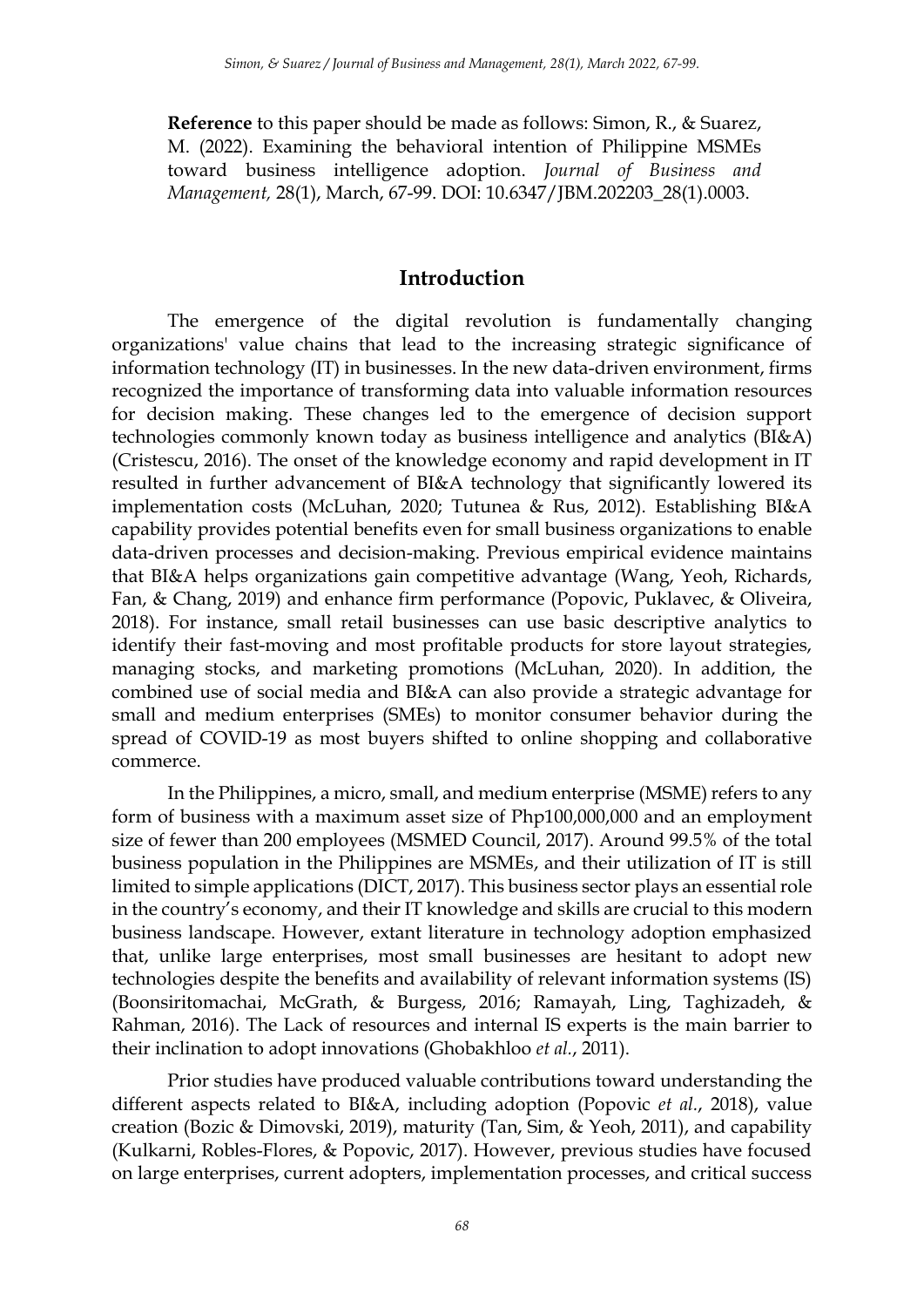factors, while understanding non-adopters, especially those from developing countries, has received less attention. This particular area in the IS adoption literature also needs critical examination as previous empirical findings revealed significant differences between existing adopters and non-adopters of innovation (Ghobakhloo *et al.*, 2011; Thong, 1999). Furthermore, frameworks and empirical findings from the context of large enterprises cannot be generalized to MSMEs because of their differences in terms of resources and IS capabilities (Ramayah *et al.*, 2016).

This work aims to address this gap by investigating the factors affecting the intention of MSMEs in the Philippines towards the adoption of BI&A from the lens of the Technology-organization-environment (TOE) framework (DePietro, Wiarda, & Fleischer, 1990), Diffusion of innovations (Rogers, 1962), and Personal innovativeness in the domain of IT (PIIT) (Agarwal & Prasa, 1998). The study contributes to business and IS literature by providing a basic framework for future researchers focusing on emergent technologies for small businesses. The test of the research framework also contributes to empirical findings from the perspective of non-adopters by explaining their difference with current adopters of BI&A. Furthermore, the results of this work also provide strategic insights for the development of IT capability programs for MSMEs in the country. Accordingly, this study seeks to address the following research question: "What factors significantly influence Philippine MSMEs' intention of adopting business intelligence and analytics?".

The remainder of this paper covers the following: Section 2 presents a literature review of BI&A, Philippine MSMEs, and technology adoption of small and medium enterprises (SMEs). Section 3 discusses the conceptual model and hypothesized relationship of latent variables. The methodology applied in the study is outlined in Section 4, and the results of quantitative data analysis are presented in Section 5. Section 6 covers a discussion and interpretation of the findings, while Section 7 and 8 discuss the limitation, recommendations for future research, and conclusion.

## **Literature Review**

#### **Business intelligence**

Negash (2004) defines business intelligence as a method that involves "data gathering, data storage, and knowledge management using relevant tools for analysis to present complex and competitive information to decision-makers". The earlier version of BI&A platforms evolved from decision support systems and is commonly known today as traditional enterprise BI&A. Williams & Williams (2007) emphasized that the technology has provided opportunities for firms to enhance management, revenue generation, and operating processes. Similarly, the recent emergence of the digital economy brought relevant enterprise technologies, including BI&A, at significantly lower costs (McLuhan, 2020). Modern BI&A systems are now available as Software-as-a-Service (SaaS) or On-Demand BI&A, Mobile BI&A, self-service BI&A, and desktop and browser-based BI authoring tools (Cristescu, 2016). The modular software design of BI&A also enables small organizations to choose software packages suitable for their current needs. These changes created opportunities for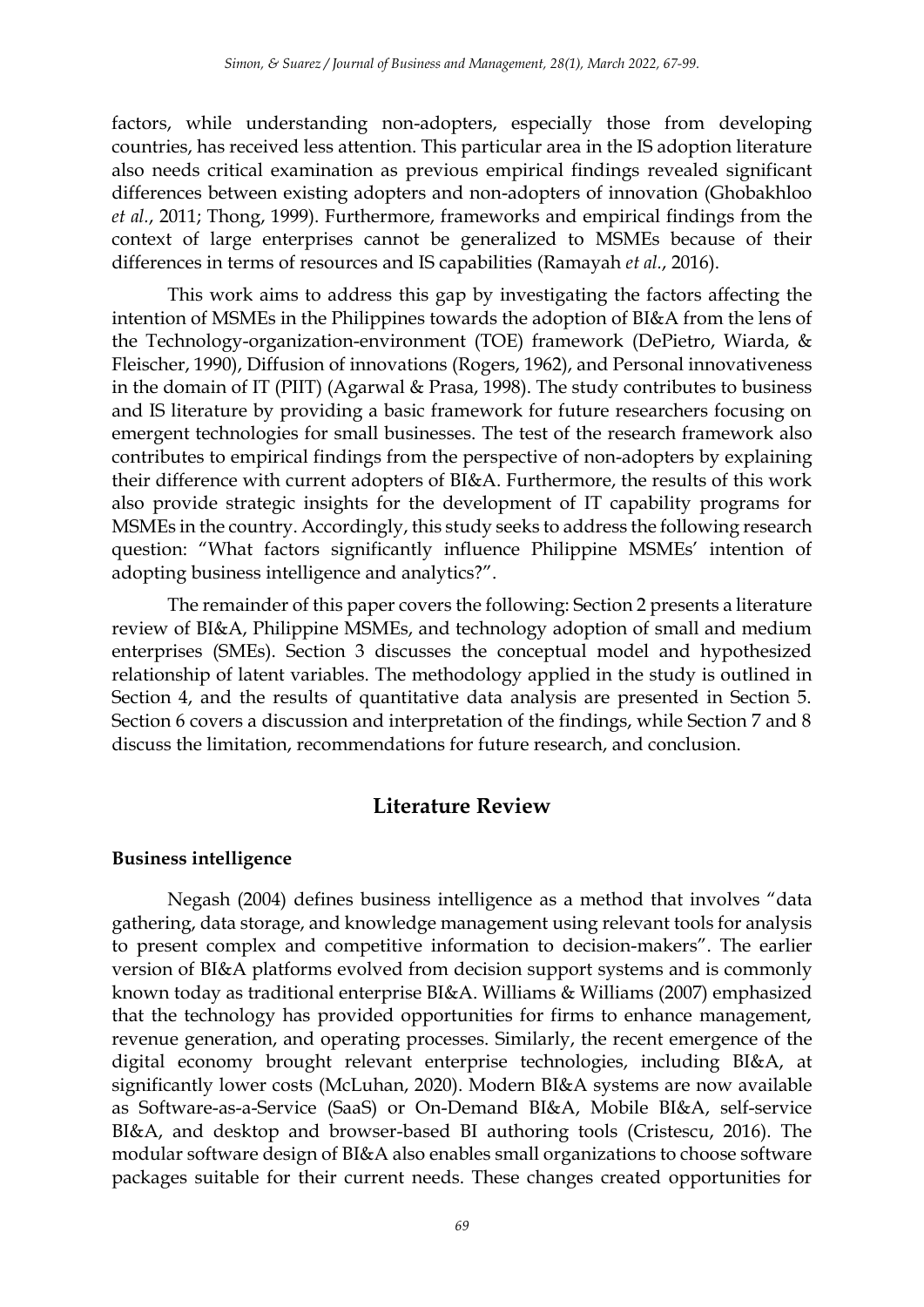organizations with limited resources to equip themselves with the same technologies as large enterprises do (Boonsiritomachai *et al.*, 2016).

The utilization of the technology encompasses three main phases based on different levels of complexity (Lepenioti, Bousdekis, Apostolou, & Mentzas, 2020): descriptive, predictive, and prescriptive analytics. BI&A is commonly perceived as too complex for SMEs because it is associated with data science, big data, and machine learning. In contrast, SMEs can start with a set of transactional data using basic descriptive methods as a starting point for examining the changes that have occurred to their businesses. The approach is also called the reporting layer of analytics that focuses on "What happened?" (McLuhan, 2020). Adoption and organizational learning is a continuous process that could eventually move them to the next level of BI&A applications, such as analysis and monitoring layers that focus on questions "Why did it happen?" and "What is happening now?", respectively (Lepenioti *et al.*, 2020). Thus, the utilization of BI&A in smaller businesses does not necessarily mean they need to be at the same level as large organizations. They can start with any basic methods to develop internal knowledge and skills. Table 1 shows examples of the applications of BI&A in SMEs.

| Major types of<br>BI opportunity     | Analysis                                  | Application                                                                                                                                                                                        |
|--------------------------------------|-------------------------------------------|----------------------------------------------------------------------------------------------------------------------------------------------------------------------------------------------------|
| BI for<br>management<br>process      | Merchandise<br>planning and<br>allocation | Retailers can examine the patterns in stores or regions with<br>similar demographic characteristics for merchandise<br>planning and allocation for market expansion.                               |
|                                      | Sales forecasting                         | Examining time-based and location-based sales patterns<br>help retailers to understand buying seasonality for supply<br>optimization and stocking decisions.                                       |
| BI revenue-<br>generating<br>process | Market basket<br>analysis                 | Understanding customers' buying behaviors and the<br>products they purchase to improve stocking, store layout<br>strategies, and marketing promotions.                                             |
|                                      | Predictive life-<br>cycle value           | Data mining can help operators predict each customer's<br>lifetime value and behavior patterns to service segments<br>and individuals (e.g., time-based offers of special deals and<br>discounts). |
| BI for operating<br>process          | Distribution<br>logistics                 | Distribution companies can apply visualization of routes<br>based on GPS data to enhance the delivery of services to<br>customers and route optimization to save fuel costs.                       |
|                                      | Credit decision<br>analysis               | Micro-finance operators can optimize and reduce the<br>transaction costs from previous credit decisions by<br>examining transactions that were known to be fraudulent<br>or to default.            |

**Table 1: Application of BI&A in small businesses**

*Source: (McLuhan, 2020; Williams & Williams, 2007)*

## **Philippine MSMEs and IT capabilities**

Each country has different criteria for classifying small business organizations. The IS literature presented in Table 2 reveals that SMEs or MSMEs are classified based on the size of employment, capital assets, and turnover levels (Maduku, Mpinganjira, & Duh, 2016). For example, Alshamaila, Papagiannidis, & Li (2013) define SMEs as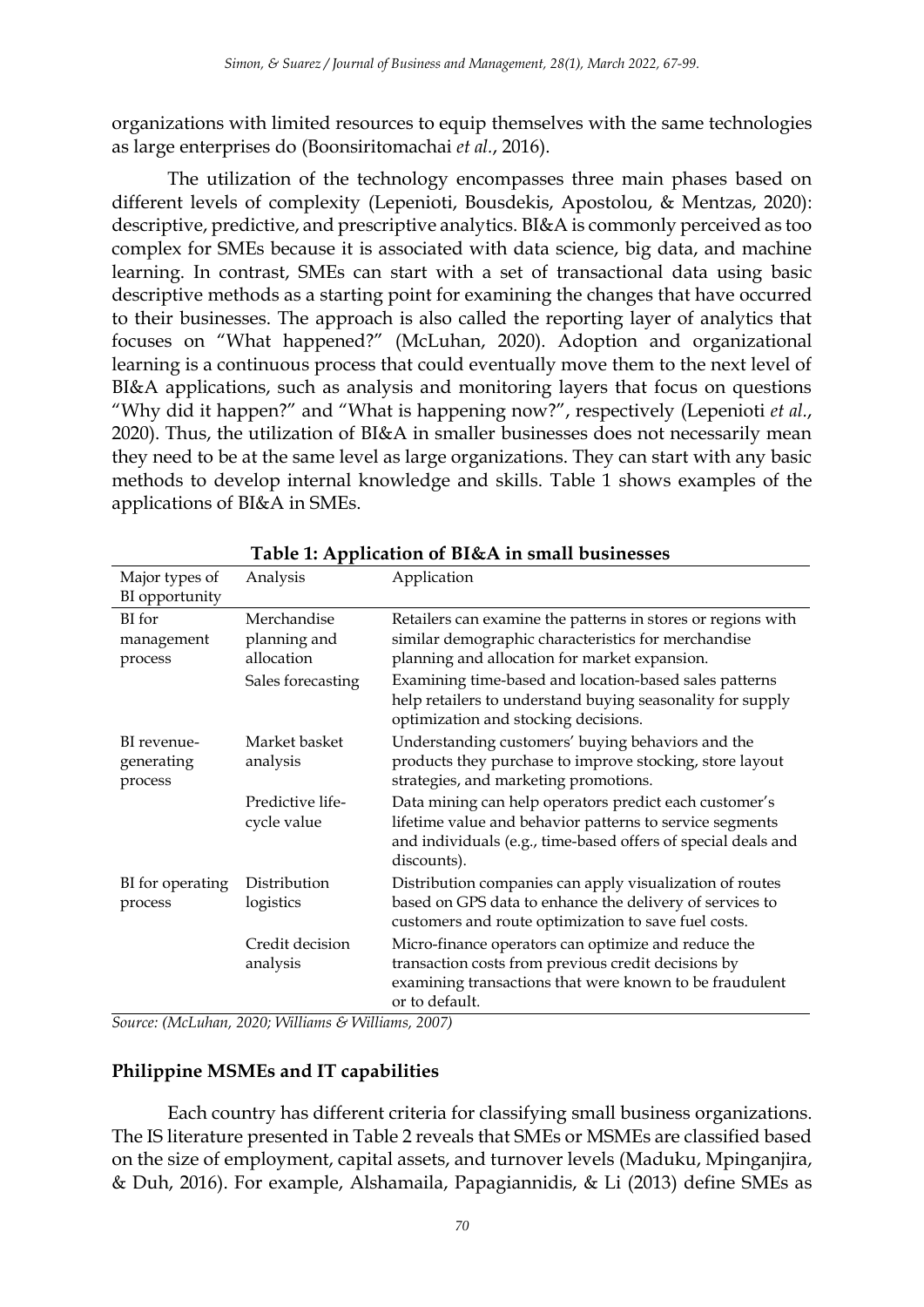those businesses in northeast England with less than 250 employees. The study of Kumar *et al.* (2017) describes MSMEs in India based on their investment in plants and machinery. Also, the definition of South African SMEs presented in the study of Maduku *et al.* (2016) is based on employment size and annual turnover.

Hence, it is evident from the literature that there is no universal definition or method in defining small businesses. For this reason, MSMEs in this study are defined based on Philippine Republic Act No. 6977 (Magna Carta for Micro, Small, and Medium Enterprises (MSMEs). An MSME in the Philippines is defined as any business involved in the industry, agri-business, or services and is classified based on its asset and employment size, regardless of whether they are single proprietorship, cooperative, partnership, or corporation (Gov Ph, 2008). Micro enterprises are businesses with an investment size of up to Php3 million and an employment size of fewer than 10 employees. Small enterprises are categorized as businesses with an investment size of up to Php15 million and an employment size of fewer than 100 employees. Medium enterprises are firms with an investment size of up to Php100 million and an employment size of fewer than 200 employees (MSMED Council, 2017).

Philippine MSMEs play an essential role in the economic development of the country. The current statistics show that 99.52% of the businesses in the country are classified as MSMEs. The MSME sector contributes around 62.4% to the total employment (DTI, 2018) and 35.7% share to GPD (MSMED Council, 2017). The Survey on Information and Communications Technology (SICT) in 2017 reported that an average of 98.9% of business enterprises (core and non-core ICT industries) own computers and communication equipment, and 98.6 have access to the internet used for business transactions. However, their use of these technologies is limited to simple activities, such as obtaining information or forms from government organizations and using spreadsheet and document processing applications (DICT, 2017).

Previous literature (see Table 2) also suggests that limited financial and human resources are some of the prevailing problems of SMEs that compel them to be cautious in investing in innovations (Thong, 1999) and slow in adopting technologies (Alshamaila *et al.*, 2013; Ramdani, Chevers, & Williams, 2013). Moreover, despite that technologies are becoming inexpensive and more relevant for SMEs nowadays, they still have limited capability in management techniques such as financial analysis and forecasting (Ghobakhloo *et al.*, 2011; Ramdani *et al.*, 2013). One of the reasons is that chief executive officers (CEO) make most of the decisions related to IS adoption as SMEs tend to have a highly centralized organizational structure (Thong, 1999). Another difficulty is recruiting and retaining IS staff because of limited career opportunities in SMEs (Ghobakhloo *et al.*, 2011; Thong, 1999). It is, therefore, reasonable to consider that lacking internal IS knowledge in SMEs causes a lack of understanding of the benefits and low adoption rate of technological innovations.

## **Theoretical background**

The literature in technological innovation adoption currently has two separate areas: the technology adoption of individuals and the technology adoption of organizations. The studies focusing on technology adoption of individuals apply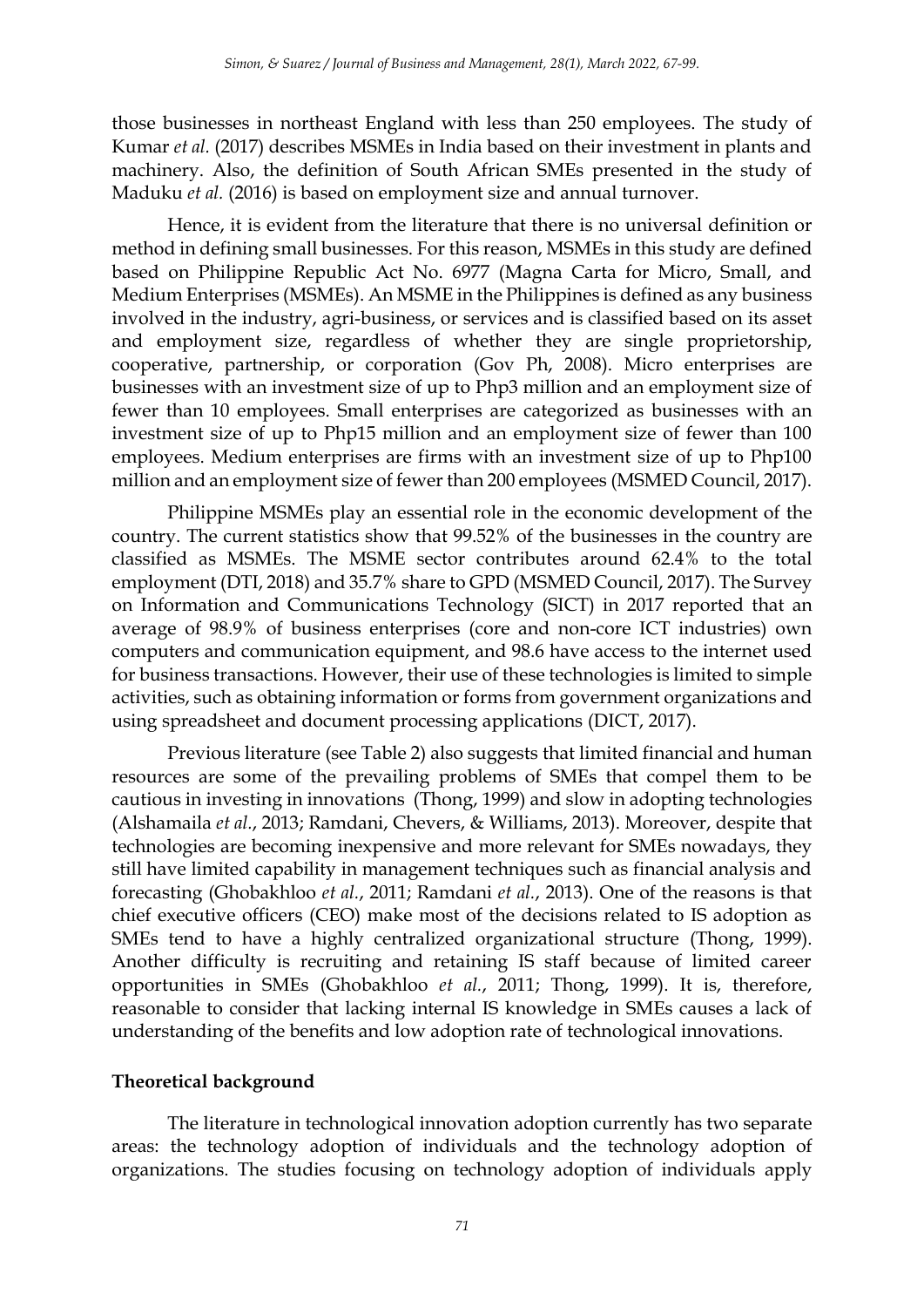intention-based models, such as the Theory of Reasoned Action (Fishbein & Ajzen, 1975), Unified Theory of Acceptance and Use of Technology (Venkatesh, Morris, Davis, & Davis, 2003), Technology Acceptance Model (TAM) (Davis, 1986), Theory of Planned Behavior (Ajzen, 1991), and Task-Technology Fit (Goodhue, 1995). On the other hand, organizational technology adoption studies are based on multiperspective theories, such as the Diffusion of innovations (DOI) (Rogers, 1962) and the Technology-Organization-Environment framework (DePietro *et al.*, 1990).

The adoption of different types of technologies in SMEs has been part of these streams of literature. Previous studies have successfully examined this area of research using TOE, DOI, or a combination of both theories (Alshamaila *et al.*, 2013; Ghobakhloo *et al.*, 2011; Puklavec, Oliveira, & Popovic, 2017). The advantage of the TOE is that it considers an environmental context that is not included in DOI, whereas DOI's innovation attributes are commonly integrated as constructs to broaden the technological context of the TOE (Alshamaila *et al.*, 2013; Ramdani *et al.*, 2013). Theoretical and empirical evidence suggests that the TOE has substantial support and is a well-grounded theoretical foundation suitable for examining intra-firm adoption of innovations (Alshamaila *et al.*, 2013; Maduku *et al.*, 2016). Previous literature in technology adoption shows that the TOE framework is a dominant theory used in examining the technology adoption of SMEs, including e-commerce (Ghobakhloo *et al.*, 2011), mobile marketing (Maduku *et al.*, 2016), website (Ramayah *et al.*, 2016), enterprise resource planning (Ramdani *et al.*, 2013), cloud computing (Alshamaila *et al.*, 2013; Kumar *et al.*, 2017), and general information systems (Thong, 1999).

The IS literature also reveals that innovativeness is also associated with technology adoption in small businesses (Boonsiritomachai *et al.*, 2016; Ghobakhloo *et al.*, 2011; Ramayah *et al.*, 2016; Thong, 1999). Rogers's (1962) prominent work in innovation diffusion suggests that individuals with a high level of innovativeness tend to seek information from new ideas and can cope with a high degree of uncertainty about adoption. In the same view, Agarwal & Prasa (1998) describe innovativeness as the willingness of an individual to test any emergent IT. Innovativeness is a personality trait independent from the subjective evaluation of other system members. Advanced technologies, like BI&A, often involve a stringent evaluation process in determining their significance to an organization. Thus, only innovative individuals are more likely to spend their time examining the potential benefits of technological innovations for their organization. For this reason, the study will also test the relationship between PIIT and adoption intention based on the previous work of Agarwal & Prasa (1998).

Table 2 summarizes some of the previous technology adoption studies in SMEs. The discussion of selected variables and proposed research hypotheses are presented in the following sections.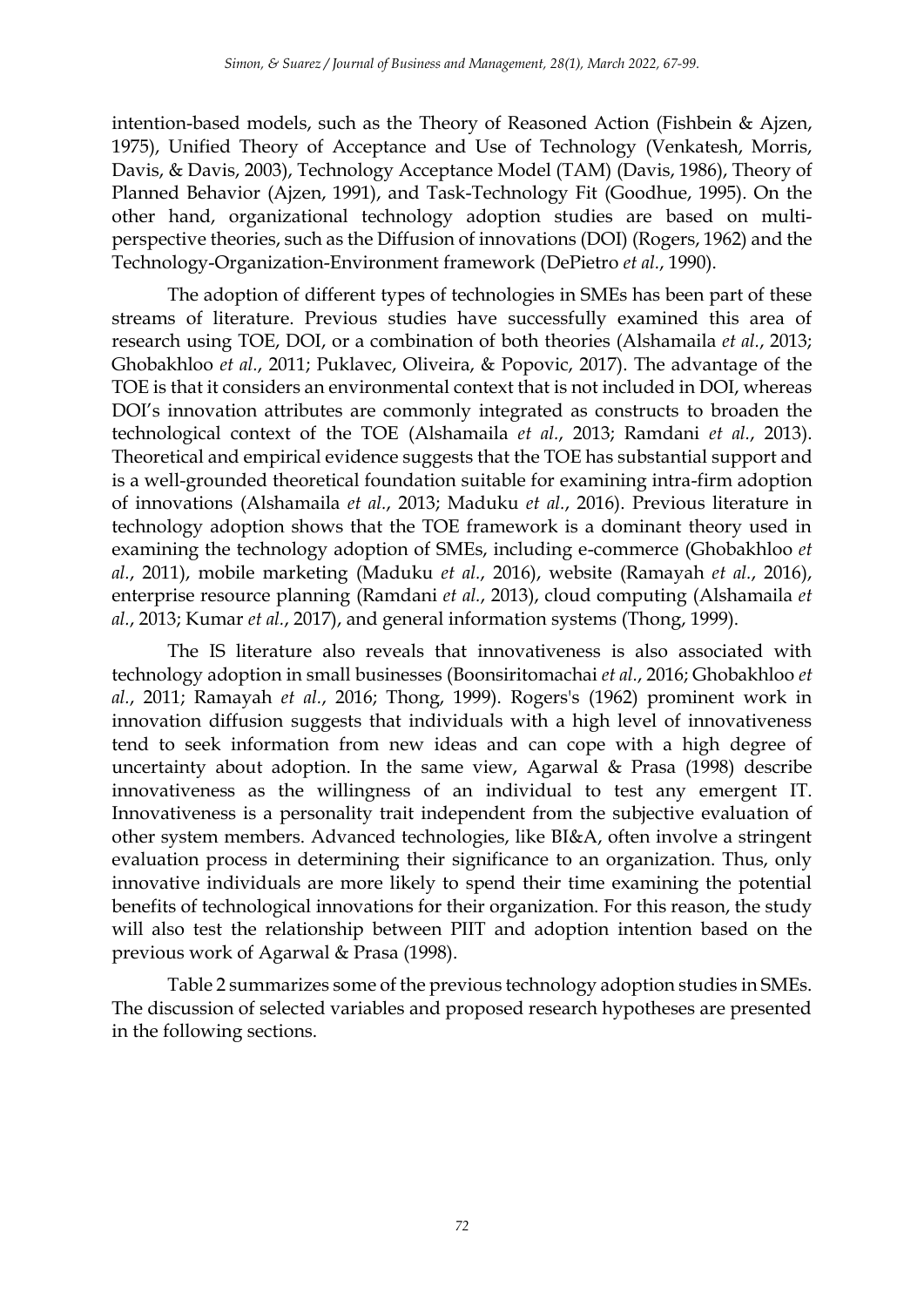| Author and<br>Technology                                             | Theory and<br>Dependent<br>Variable                                                             | Technological context                                                                                                                                    | Organizational and<br>Individual contexts                                                                                                                                                                          | Environmental context                                                                                                                                   | Sample and method                                                                             |
|----------------------------------------------------------------------|-------------------------------------------------------------------------------------------------|----------------------------------------------------------------------------------------------------------------------------------------------------------|--------------------------------------------------------------------------------------------------------------------------------------------------------------------------------------------------------------------|---------------------------------------------------------------------------------------------------------------------------------------------------------|-----------------------------------------------------------------------------------------------|
| Ghobakhloo et al.<br>(2011)<br>E-Commerce<br>Maduku et al.           | <b>TOE</b> framework<br>Initial <sup>1</sup> and<br>Post <sup>2</sup> adoption<br>TOE framework | Relative advantage <sup>1* 2*</sup> ,<br>Compatibility <sup>1*</sup> <sup>2*</sup> , Cost<br>Relative advantage <sup>1*</sup> , Perceived                | Information intensity <sup>2*</sup> , CEO's IS<br>knowledge, CEO's innovativeness <sup>1*</sup> ,<br><b>Business Size</b><br>Top management support <sup>1*</sup> ,                                                | Competition, Buyer/supplier<br>pressure <sup>1*</sup> <sup>2*</sup> , Support from<br>technology vendors <sup>1*</sup> <sup>2*</sup><br>Vendor support, | 235 SME CEO<br>Adopters and non-adopters<br>(Multiple Regression)<br><b>511 SME</b>           |
| (2016)<br>Mobile marketing<br>Puklavec et al.,                       | Intention to<br>adopt <sup>1</sup><br><b>TOE Framework</b>                                      | complexity, Cost <sup>1*</sup><br>Relative advantage<br>$Cost^{2*} 3*$                                                                                   | Availability of financial resource,<br>Employee IT capability <sup>1*</sup><br>Management support <sup>1*</sup> <sup>3*</sup> , Rational                                                                           | Competitive pressure,<br>Customer pressure <sup>1*</sup><br>External support                                                                            | Owners/decision-makers<br>Non-adopters only (CB-SEM)<br>181 SMEs                              |
| (2017)<br><b>Business</b><br>intelligence                            | Evaluation <sup>1</sup> ,<br>Adoption <sup>2</sup> ,<br>Use <sup>3</sup>                        | BIS as part of ERP <sup>1*</sup> <sup>2*</sup> <sup>3*</sup>                                                                                             | decision-making culture <sup>1*</sup> , Project<br>champion <sup>1*</sup> <sup>2*</sup> <sup>3*</sup> , Organizational data<br>environment <sup>3*</sup> , Organizational<br>readiness <sup>1*</sup> <sup>2*</sup> |                                                                                                                                                         | CIOs, management, senior IS<br>personnel<br>Adopter and non-adopters<br>$(PLS-SEM)$           |
| Ramayah et al.,<br>(2015)<br>Website                                 | <b>TOE Framework</b><br>Continuance<br>intention <sup>1</sup>                                   | Relative advantage <sup>1*</sup> ,<br>Compatibility, Cost <sup>1*</sup> , Security                                                                       | Size<br>Employee IS knowledge<br>Innovativeness <sup>1*</sup> , IT knowledge, IT<br>adoption attitude <sup>1*</sup>                                                                                                | External pressure,<br>External support                                                                                                                  | 108 SMEs<br>Owners or key executives<br>ICT, manufacturing<br>Adopters only (PLS-SEM)         |
| Boonsiritomachai et<br>al. (2016)<br><b>Business</b><br>intelligence | TOE framework<br>Maturity level <sup>1</sup>                                                    | Relative advantage <sup>1*</sup> ,<br>Complexity <sup>1*</sup> , Compatibility <sup>1*</sup>                                                             | Absorptive capacity, Organizational<br>resource availability <sup>1*</sup> , Owner-<br>managers' innovativeness <sup>1*</sup> ,<br>Owner-managers' IT knowledge                                                    | Competitive pressure <sup>1*</sup><br>Vendor selection <sup>1*</sup>                                                                                    | 427 SMEs<br>Adopters only<br>MN logistic regression                                           |
| Kumar et al. (2017)<br>Cloud computing                               | TEO and DOI<br>Intention to<br>adopt <sup>1</sup>                                               | Cost benefit <sup>1*</sup> ,<br>Relative advantage, reliability                                                                                          | Top management support <sup>1*</sup> , Security<br>and privacy                                                                                                                                                     | Competitive pressure <sup>1*</sup> ,<br>Perceived concerns <sup>1*</sup>                                                                                | 121 SMEs<br>Owners, director, manager<br>Adopter and non-adopters<br>(Multiple Regression)    |
| Awa (2016)<br>Enterprise<br>Resource Planning                        | <b>TOE</b> framework<br>Adoption<br>decision <sup>1</sup>                                       | ICT infrastructure <sup>1*</sup> , Technical<br>know-how <sup>1*</sup> , Compatibility <sup>1*</sup> ,<br>Values <sup>1*</sup> , Security <sup>1*</sup>  | Subjective norms <sup>1*</sup> , Size <sup>1*</sup> ,<br>Demographic composition <sup>1*</sup> , Scope of<br>business operations <sup>1*</sup>                                                                     | External support <sup>1*</sup> , Competitive<br>pressure <sup>1*</sup> , Trading partners'<br>readiness <sup>1*</sup>                                   | <b>373 SMEs</b><br>Owners and executives<br>Adopter and non-adopters<br>(Logistic regression) |
| Yoon (2020)<br>Smart farm                                            | TEO framework<br>Adoption<br>decision <sup>1</sup>                                              | Relative advantage<br>Compatibility <sup>1*</sup> , Complexity,                                                                                          | Financial cost <sup>1*</sup> , Lack of skills, Human<br>resource vulnerability, CEO<br>innovativeness, CEO IT knowledge                                                                                            | Government support, Digital<br>environment change <sup>1*</sup>                                                                                         | 232 SMEs<br>Farmers (PLS-SEM)                                                                 |
| Ramdani et al.<br>(2013)<br>Enterprise systems                       | <b>TOE</b> framework<br>Adoption<br>decision <sup>1</sup>                                       | Relative advantage <sup>1*</sup><br>Compatibility <sup>1*</sup> , Complexity <sup>1*</sup> ,<br>Trailability <sup>1*</sup> , Observability <sup>1*</sup> | Top management support <sup>1*</sup> ,<br>Organizational readiness, ICT<br>experience, Size <sup>1*</sup>                                                                                                          | Industry <sup>1*</sup> , Market scope <sup>1*</sup> ,<br>Competitive pressure <sup>1*</sup> ,<br>External ICT support                                   | <b>300 SMEs</b><br>Owners (PLS-SEM)                                                           |

**Table 2: Summary of prior technology adoption studies in SMEs using TOE framework**

Note Numbers 1, 2, and 3 represent the dependent variable/s (DV); \* indicates a significant independent variable (IV); (ex. IV<sup>2\*</sup> implies that the IV is a significant predictor of DV<sup>2</sup>)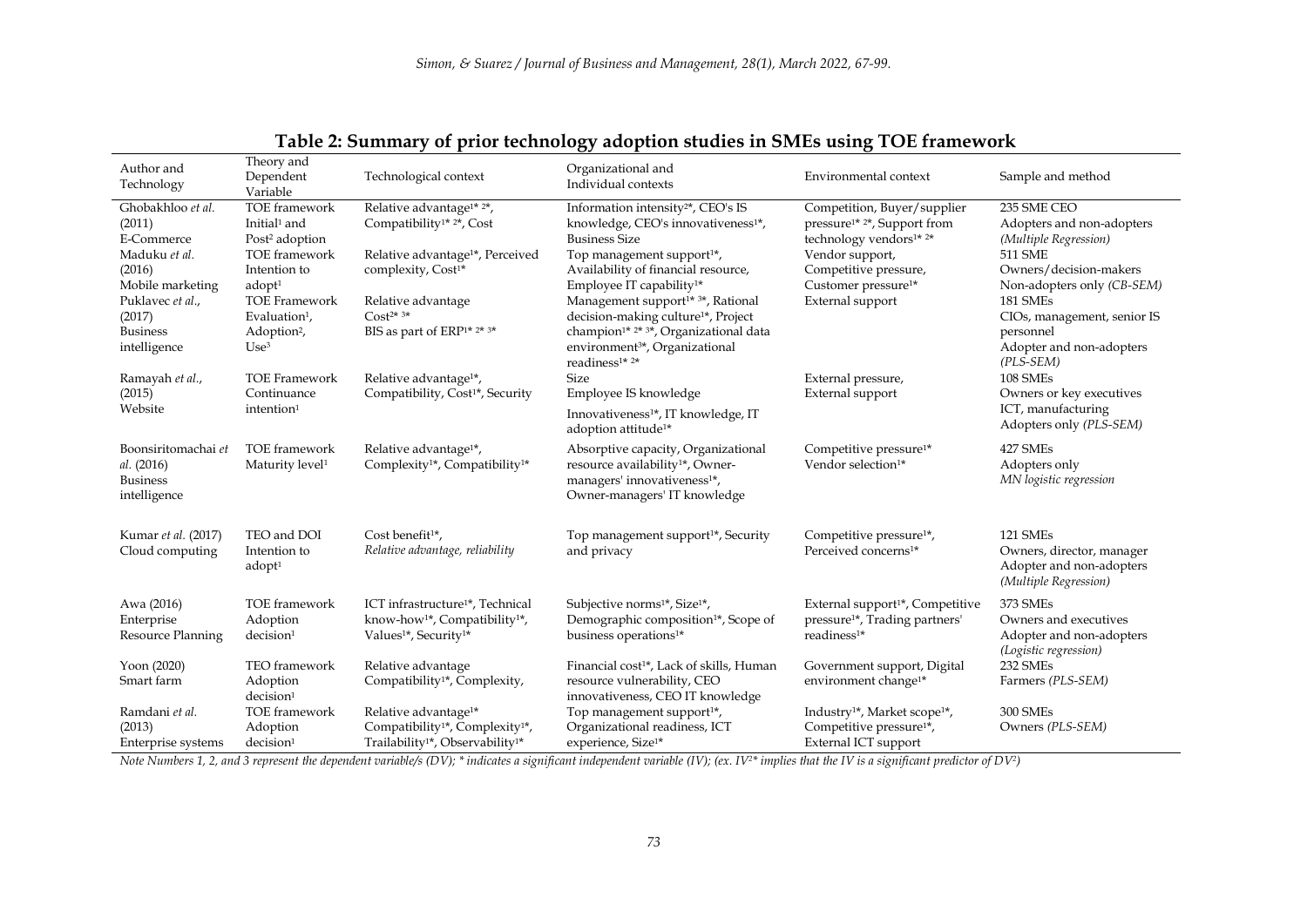# **Theoretical framework and hypotheses**

Built on the seminal work of DePietro *et al.* (1990), the TOE framework is an organizational-level theory that explains the three contexts that drive organizations' adoption decisions. The theory posits that technological, organizational, and environmental conditions influence the innovation adoption of an organization. The research framework in this study also incorporates the concept of innovativeness in an individual context based on the empirical findings indicating that the construct is associated with SMEs at the pre-adoption (Ghobakhloo *et al.*, 2011; Thong, 1999) and adoption (Alshamaila *et al.*, 2013; Boonsiritomachai *et al.*, 2016; Ramayah *et al.*, 2016) innovation stages. Figure 1 shows the proposed research framework of this study.

The technological condition represents the essential technologies for an organization. These include internal technologies currently utilized in the organization and available external technologies available but not currently in use (DePietro *et al.*, 1990). The organizational condition denotes the characteristics and resources of the organization, including the link between its members, the methods of communication, their size, and slack resource (DePietro *et al.*, 1990). The environmental condition refers to the arena in which the organization conducts its business, which involves industry structure, competition, technology providers, and regulatory setting (DePietro *et al.*, 1990).

## **Technological context**

Relative advantages are defined in this study as the expected benefits of MSMEs from BI&A. Rogers (1962), from his seminal work in innovation diffusion theory, emphasized that an individual's understanding of the relative advantages of innovation is a factor for his/her decision of adoption. In the same way, the construct corresponds to perceived usefulness in TAM (Davis, 1989) as one of the antecedents of the adoption and usage of new technologies. Previous studies suggest that the relative advantage is a significant and positive determinant of SMEs' adoption of IS (Ghobakhloo *et al.*, 2011; Maduku *et al.*, 2016; Ramayah *et al.*, 2016; Ramdani *et al.*, 2013). BI&A systems offer various potential benefits for MSMEs to enhance existing processes at the different organizational levels (Boonsiritomachai *et al.*, 2016; McLuhan, 2020). However, technology adoption is also a trade-off between the overall benefits and the factors they need to sacrifice. It also implies that small firms are more likely to invest in BI&A if they have an assurance that these potential benefits are viable and relevant for business growth (Ramayah *et al.*, 2016; Ramdani *et al.*, 2013). Hence, the relative advantage of BI&A is much crucial for small businesses, because unlike other technologies such as e-commerce or online marketing, BI&A is composed of broad functionalities, methodologies, and processes that need careful evaluation to determine the appropriateness of its use (Llave, 2017). For example, using BI&A for sales forecasting is relevant in wholesale and retail businesses but not in the financial service industry. Based on these perspectives, the relative advantage of BI&A is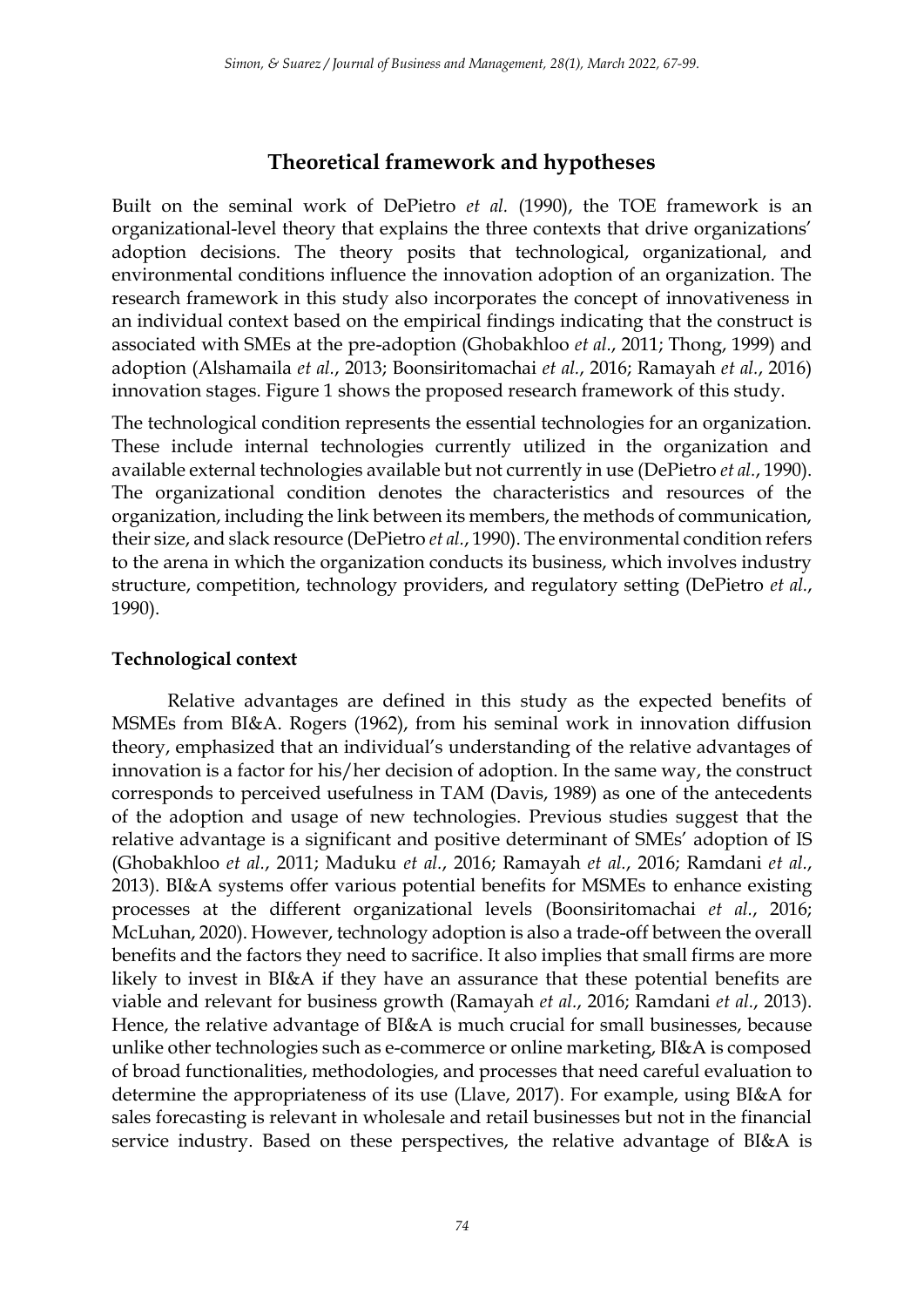applied as one of the determinants of Philippine MSMEs' intention to adopt. Thus, the study hypothesizes that:

## *H1: Perceived relative advantage is positively associated with the intention of MSMEs in the Philippines to adopt BI&A applications.*

Complexity in this study refers to the degree of MSME's perception of how difficult it is to understand and use BI&A. The DOI of Rogers (1962) emphasized that the complexity of new technology is a barrier to adoption. This construct is the opposite view of perceived ease of use from the concepts of TAM of Davis (1989). While these views are defined differently, both suggest that technology is more likely to be adopted if it is easy to learn and understand. This view has support from prior studies suggesting that technologies involving a steep learning curve negatively affect the adoption decisions of SMEs as it raises uncertainty and risk (Alshamaila *et al.*, 2013; Boonsiritomachai *et al.*, 2016; Ramdani *et al.*, 2013). Although the user interface of BI&A applications is much easier to use nowadays, potential adopters still need to have knowledge and skills in other areas to generate reliable results (Olszak & Ziemba, 2012). For example, BI&A requires expertise in data preparation and basic statistics. Such requirement is a problem for small firms because they lack internal knowledge and in-house IS experts (Ghobakhloo *et al.*, 2011; Thong, 1999). Thus, the complexity of BI&A is a concern for small businesses because of their limited technological capability. For these reasons, complexity is applied in this study as a factor affecting the intention of Philippine MSMEs to adopt BI&A. Accordingly, the study proposes the following hypothesis:

## *H2: Perceived complexity is negatively associated with the intention of MSMEs in the Philippines to adopt BI&A applications.*

Perceived cost in this study refers to the financial resources involved in the adoption and implementation of BI&A. The lack of resources and technical capability are some of the prevailing problems of most SMEs worldwide that compel them to be cautious in investing in technological innovation (Maduku *et al.*, 2016; Thong, 1999). IS literature in technology adoption of SMEs (Kumar *et al.*, 2017; Maduku *et al.*, 2016; Puklavec *et al.*, 2017; Ramayah *et al.*, 2016) has identified this construct as negatively associated with adoption intention. In their study, Maduku *et al.* (2016) and (Ramayah *et al.*, 2016) identified cost as one of the main factors affecting mobile marketing adoption and website continuance of SMEs. Considering that BI&A involves a much complex implementation process, therefore, it is practical to expect that cost is a factor that affects MSMEs' decision to adopt the technology as they need to invest in upgrades of computer hardware, software, employee training, and IS consulting services (Cristescu, 2016). Consequently, the overall implementation cost needed for BI&A adoption will also depend on the current technological capabilities of MSMEs instead of mainly on the cost of software alone. Thus, the perceived cost of BI&A implementation was applied in this study as it is a potential determinant of MSMEs' intention to adopt due to their limited financial resources for innovations. Similarly, the study hypothesizes that: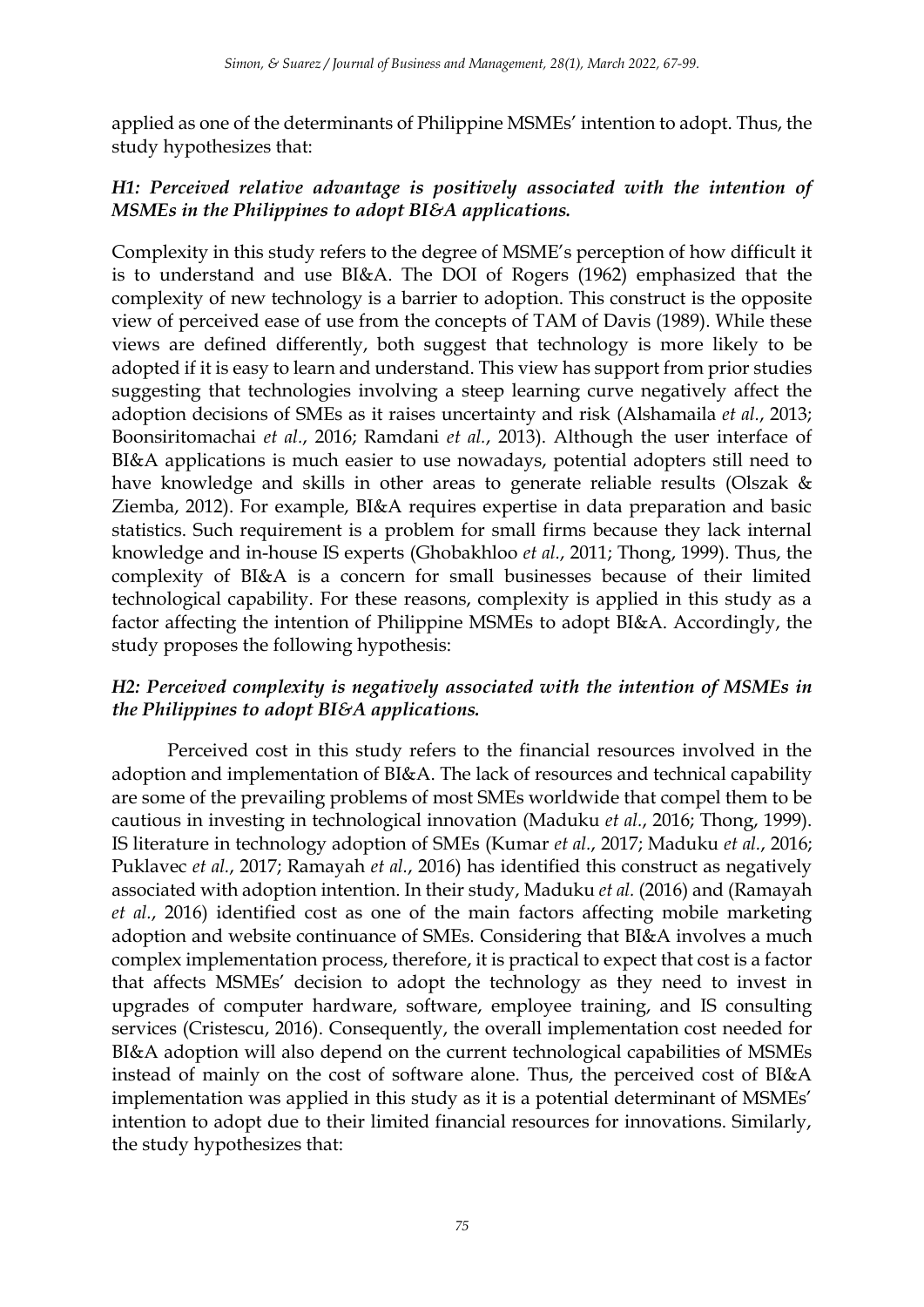## *H3: Perceived cost is negatively associated with the intention of MSMEs in the Philippines to adopt BI&A applications.*

#### **Organizational context**

Resource-based view theory (Barney, 1991) defines top management support as an essential relationship resource of an organization. Thong (1999) stressed that a supportive environment is necessary to maintain organizational climate and boost employee motivation towards successful innovation adoption. Prior studies have identified top management as a positive driver of technology adoption in SMEs (Kumar *et al.*, 2017; Maduku *et al.*, 2016; Puklavec *et al.*, 2017; Ramdani *et al.*, 2013). One of the reasons is that the adoption of enterprise technology heavily relies on the commitment of top management to provide sufficient resources throughout its implementation (Alshamaila *et al.*, 2013). Organizations are commonly confronted with difficulties when adopting technological innovations as it impacts organizational processes and their ways of doing business. Kulkarni *et al.* (2017) emphasized that maintaining top management commitment is an enabling factor in innovation adoption of organizations as it helps facilitate changes and reduce user resistance. This factor is more crucial for small firms because of their highly centralized structure wherein the owner makes most decisions to align IT utilization to organizational objectives and strategies (Thong, Yap, & Raman, 1996). Based on these perspectives, top management commitment is applied in this study as a determinant of MSMEs' adoption intention towards BI&A. Accordingly, the study proposes the following hypothesis:

## *H4: Top management support is positively associated with the intention of MSMEs in the Philippines to adopt BI&A applications.*

Cohen & Levinthal (1990) define absorptive capacity as *"the ability of an organization to recognize the value of new, external information, assimilate it, and apply it to commercial ends."* This capability develops based on the previous involvement of an organization in activities that will enhance the individual absorptive capacity of its members (Bozic & Dimovski, 2019). Organizations with a high absorptive capacity tend to recognize innovations and opportunities more than those with a moderate absorptive capacity (W. Cohen & Levinthal, 1990). However, most MSMEs have limited resources that impede them from adopting advanced technological innovations. Unlike large enterprises, small firms have low internal IS knowledge because of their inability to hire IT staff, which causes a lower level of awareness of the benefits of technological innovations. Moreover, small firms can only provide a limited career path that constrains them from retaining IS professionals (Thong, 1999). Following this viewpoint, this study includes the level of absorptive capacity as a positive driver of MSMEs' intention to adopt BI&A (Boonsiritomachai *et al.*, 2016; Maduku *et al.*, 2016; Ramayah *et al.*, 2016). Therefore, MSMEs are more likely to adopt the technology if they have sufficient organizational absorptive capacity. In the same way, this study hypothesized that: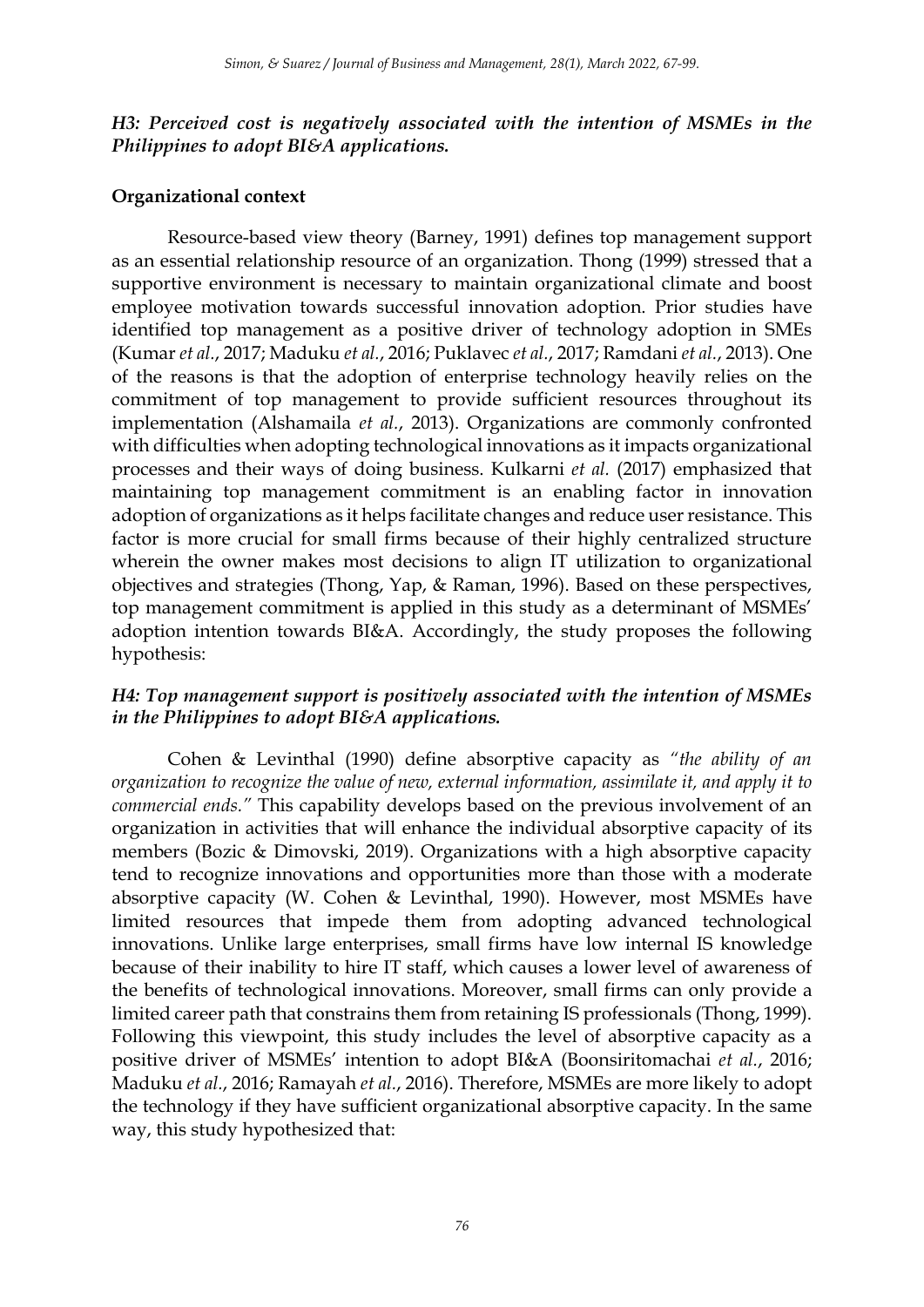## *H5: Absorptive capacity is positively associated with the intention of MSMEs in the Philippines to adopt BI&A applications.*

The availability of organizational resources is defined in this study as the level of technological and financial readiness of MSMEs to adopt BI&A. Technological capability refers to the current IT usage and level of sophistication of an organization. On the other hand, financial capacity denotes the availability of resources for acquiring computer hardware, software, and other relevant IT consulting services (Iacovou, Benbasat, & Dexter, 2013). Both are considered necessary resources for an organization to adopt and implement technological innovations. In addition, Boonsiritomachai *et al.* (2016) suggest that time is also an essential organizational resource needed for technology adoption. However, small firms have very limited technological, financial, and human resources compared to large enterprises. In his study, Thong (1999) refers to this condition as resource poverty caused by severe constraints on financial resources and internal IS expertise (Ghobakhloo *et al.*, 2011; Maduku *et al.*, 2016). For these reasons, small firms face significant challenges and barriers to innovation, which compels them to be cautious in investing in modern IS. In a previous study by Maduku *et al.* (2016), the availability of financial resources was identified as a non-significant factor in the adoption of mobile marketing of SMEs in South Africa. In contrast, this study involves a much more complex enterprise technology compared to mobile marketing. Hence, previous findings may not be applicable in the context of BI&A in MSMEs. This study addresses this gap by examining the availability of organizational resources in the context of BI&A and MSMEs' adoption intention. Thus, this study proposes the following hypothesis:

## *H6: Organizational resource availability is positively associated with the intention of MSMEs in the Philippines to adopt BI&A applications.*

The concept of information intensity denotes the volume of information present in an organization's commodity, services, and value chain (Ghobakhloo *et al.*, 2011). Businesses have different needs for information processing depending on the industry sector. For example, SMEs in the retail industry are information-intensive because of the volume of information in every product they sell. Also, the manufacturing value chain is information-intensive due to the interdependent activities involved in their production process. The intensity of information in an organization's products or services was identified in previous literature as a positive determinant of SMEs' decision to use IS (Ghobakhloo *et al.*, 2011; Thong, 1999). BI&A is a form of technology designed for transforming data into critical information for decision making and is, therefore, a competitive tool for information-intensive business organizations. On the other hand, firms from less information-intensive industries may find the technology unsuitable for their current needs. Thus, MSMEs are more likely to adopt BI&A if they are part of an information-intensive industry and are familiar with the uses of information for developing strategic and competitive advantages. Thus, information intensity was applied in this study as a decision factor for MSMEs to adopt BI&A. In the same way, the study hypothesized that: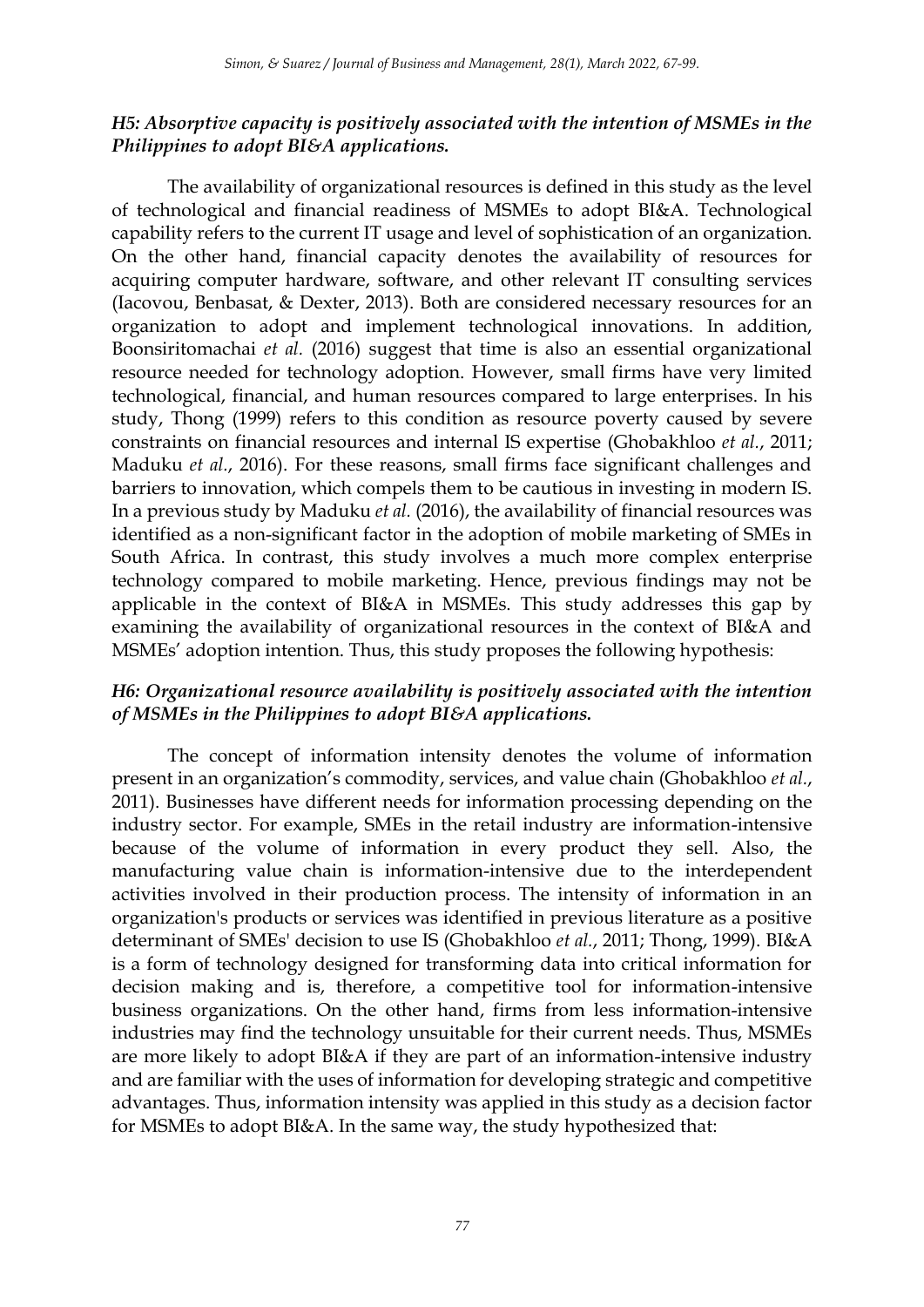## *H7: Information intensity is positively associated with the intention of MSMEs in the Philippines to adopt BI&A applications.*

#### **Environmental context**

Business organizations adopt technological innovation to enhance existing processes and maintain a competitive position within their external environment (Ramdani *et al.*, 2013). In this study, competitive pressure refers to the degree of competition from the external environment experienced by business organizations. Competitive pressure was found as a positive determinant of technology adoption in SMEs (Boonsiritomachai *et al.*, 2016; Ghobakhloo *et al.*, 2011; Iacovou *et al.*, 2013). This internal pressure forms in an organization when the technology used by the industry, trading partners, and competitors is more advanced than what they are currently using. It causes firms to seek strategic advantage through technology upgrades and innovations (Paydar, Endut, Yahya, & Rahman, 2014). Competitive pressure can also emerge from the spread of technology adoption in other industries that are not considered competitors or trading partners (Alshamaila *et al.*, 2013). For example, as the number of BI users in a specific industry increases, non-adopters will start to appreciate the benefits of the technology. This condition also causes internal pressure and a tendency to adopt the same technology into their existing system to achieve the same level of capability. Thus, firms are more likely to adopt technology if they are operating in a highly competitive business environment. For these reasons, competitive pressure is included as an essential factor for MSMEs' intention towards BI&A adoption. Similarly, the study proposes that:

## *H8: Competitive pressure is positively associated with the intention of MSMEs in the Philippines to adopt BI&A applications.*

This study defines vendor support as the external IS expertise and assistance from software companies to their respective customers (Ifinedo, 2011). This aids firms, irrespective of their size, during IS implementation process as software vendors generally provide computer hardware, software, maintenance, user training, and other technical support (Ramayah *et al.*, 2016; Thong, 1999). Previous empirical evidence shows that support from software vendors positively affects SMEs' decision towards innovation adoption as they are restrained by their limited IS expertise (Awa, 2016; Kumar *et al.*, 2017; Ramdani *et al.*, 2013). Thus, SMEs would greatly rely on external support as it helps reduce risk and uncertainty to ensure successful implementation, particularly on complex forms of IS. Furthermore, according to Ifinedo (2011), technology vendors serve as change agents in the planning and implementation stage, especially for organizations with insufficient internal IS capability, to bridge knowledge gaps and reduce user resistance (Alshamaila *et al.*, 2013). Based on these concepts, vendor support was applied in this study as a driver of MSMEs' intention to adopt BI&A. Accordingly, the following hypothesis is proposed:

## *H9: Vendor support is positively associated with the intention of MSMEs in the Philippines to adopt BI&A applications.*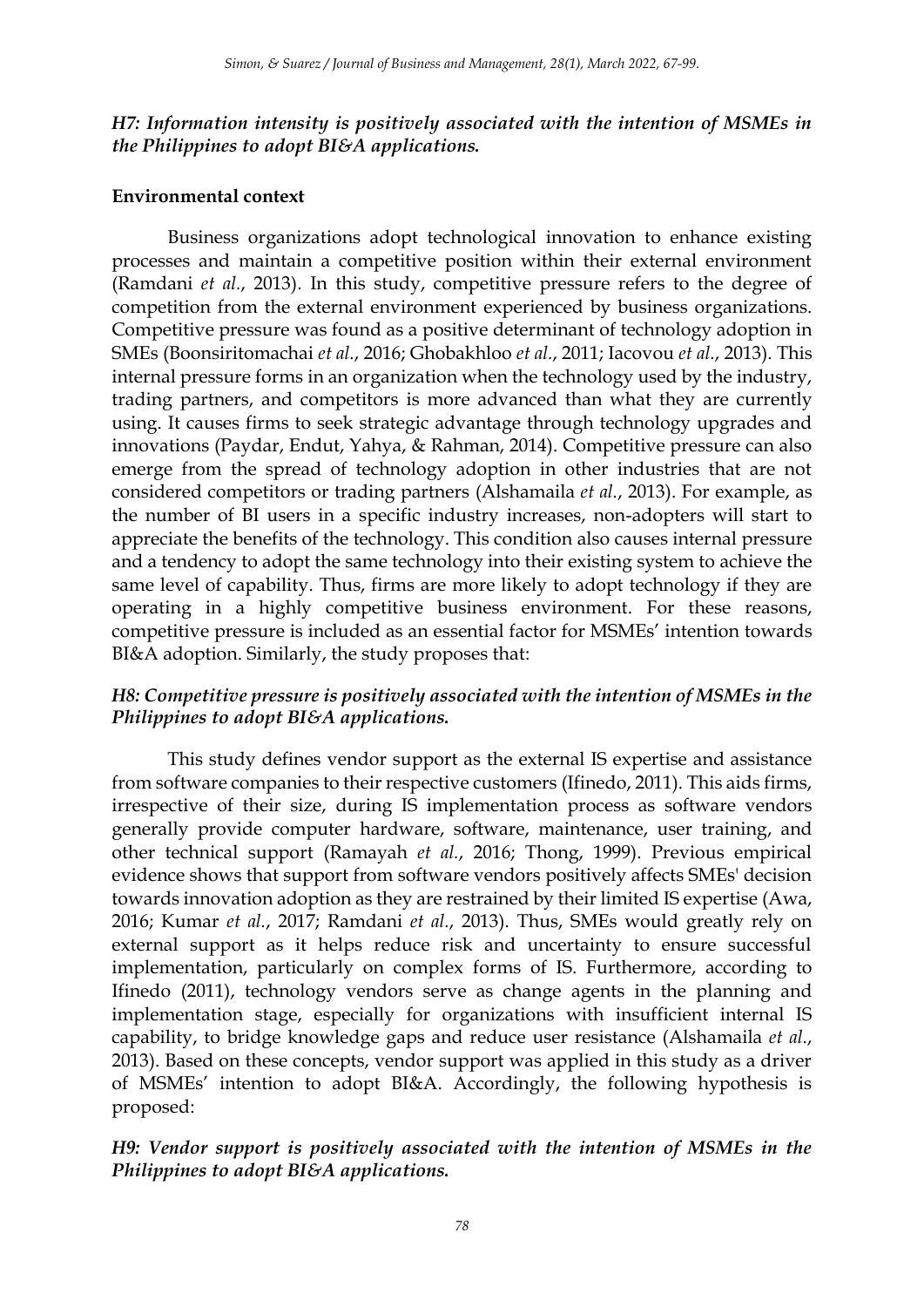## **Individual context**

The marketing and consumer behavior literature describes innovativeness as *"the degree to which an individual makes decisions independent from the communicated experience of others"* (Flynn & Goldsmith, 1993). The study of Agarwal & Prasa (1998) introduced the concept of PIIT as a personality trait associated with a person's willingness to test emerging computer-based technologies. According to Rogers's (1962) work in innovation diffusion theory, innovative individuals are novelty-seekers and can handle high levels of risk and uncertainty. Furthermore, it has been identified in the previous study by Thong (1999) that CEOs' innovativeness influences organizational change because of their willingness to evaluate the potential advantages of IS. Empirical evidence also shows that the level of innovativeness positively affects the decision of SMEs to adopt technologies that involve relatively simple implementation such as websites (Ramayah *et al.*, 2016) and e-commerce (Ghobakhloo *et al.*, 2011). Hence, innovativeness is a critical factor for MSMEs' decision to adopt because BI&A is an intricate technology that requires cautious assessment to determine its potential value to their organization. For instance, using BI&A for market-basket analysis is appropriate for the retail sector but may not be perfectly suitable for the accommodation and food services industry. For these reasons, personal innovativeness was applied in this study as a determinant of MSMEs' intention to adopt BI&A. In turn, the study proposes the following hypothesis:

## *H10: Innovativeness is positively associated with the intention of MSMEs in the Philippines to adopt BI&A applications.*

The proposed research framework and the hypothesized relationships are illustrated in Figure 1.

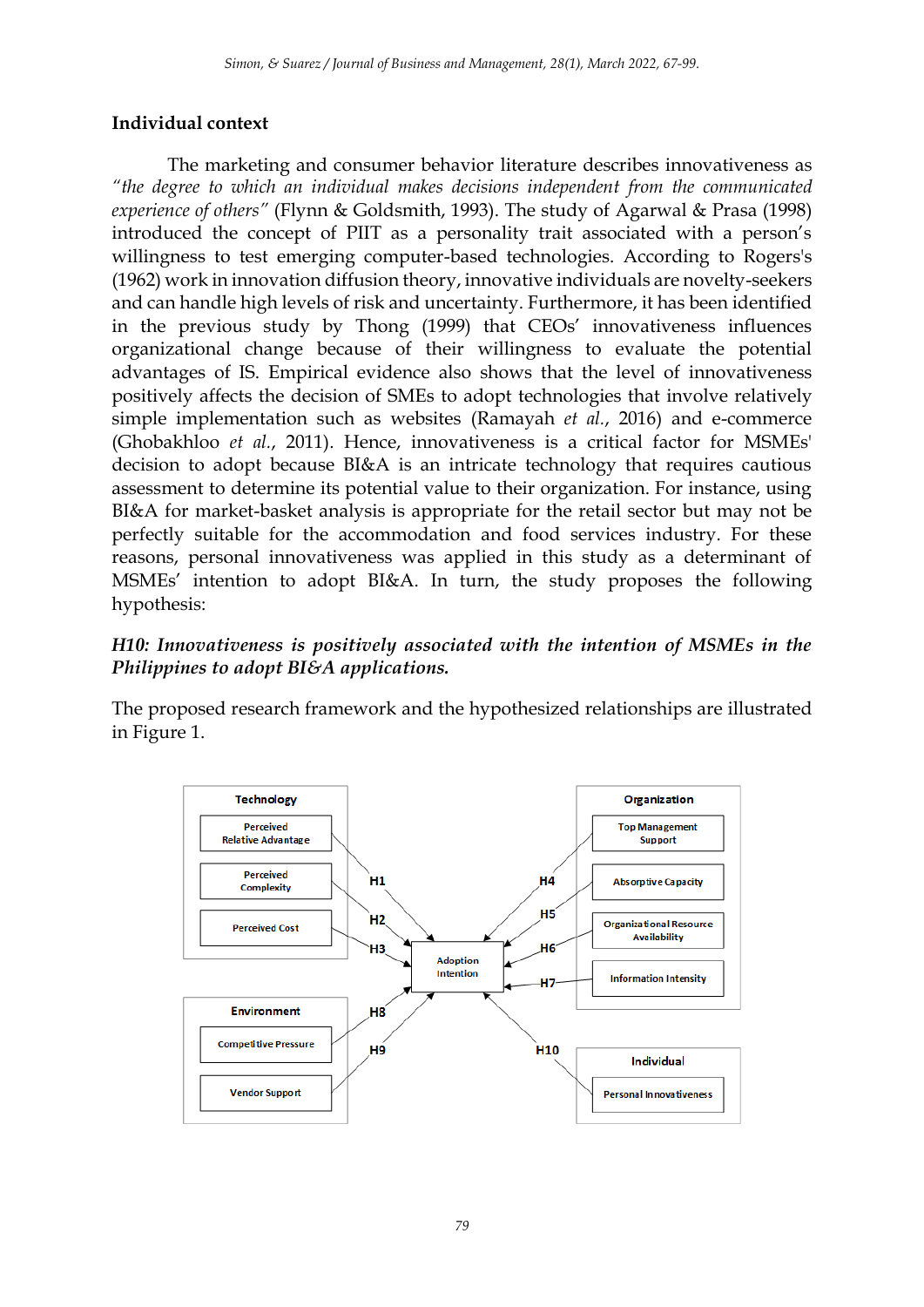#### **Figure 1: The research model**

## **Methodology**

The following section outlines the research methodology applied in this study to test the hypotheses, including measurement, sampling, data collection, and the examination of data for non-response bias and common method bias.

#### **Measures**

Ten independent variables were hypothesized as determinants of intention to adopt BI&A. All constructs have a minimum of three items to ensure that the results will yield adequate reliability. All constructs were measured using a 5-point Likerttype scale with values ranging from 1 (strongly disagree) to 5 (strongly agree). The measurement items were adopted from previously validated scales and aligned to the context of this study. The preliminary version of the survey instrument was administered to ten participants from the target population to gather some suggestions regarding the clarity of the instructions and questions. Enhancement of the questionnaire was applied based on the recommendations of the respondents. Before data collection, a pilot test with 40 MSMEs was conducted for preliminary examination of the measures. All measurement items of the questionnaire were above the recommended threshold of 0.70, indicating an adequate level of internal consistency and reliability based on Cronbach's Alpha coefficient.

#### **Sampling and data collection**

The study gathered the data from the National Capital Region (NCR) and Region 4A because the regions are two of the main contributors to the country's economy and the home of more than 35% of the total MSME population in the Philippines. NCR is the major contributor to the Philippine economy, concentrating on the production of industry-related goods and services with 36% GDP (DTI, 2018). Similarly, Region 4A is the second-largest contributing region hosting the highest concentration in the manufacturing of semi-processed industrial raw materials and components with around 17% GDP (DTI, 2018). Lists of registered MSMEs were requested from the Department of Trade and Industry (DTI) provincial office and were used to gather initial details. Four hundred MSMEs were randomly selected from the three largest industries, including manufacturing, wholesale and retail, and accommodation and food services sectors. Selected respondents are owner-managers or managers who are responsible for or have significant involvement in IT adoption decisions.

The survey was administered in government-sponsored training and seminars for MSMEs within the regions through collaboration with Negosyo Centers and SME-Roving Academy program coordinators. These are programs spearheaded by the DTI to facilitate access to services, training, and development programs for MSMEs. The data gathering processes collected a total of 244 survey responses, and all of them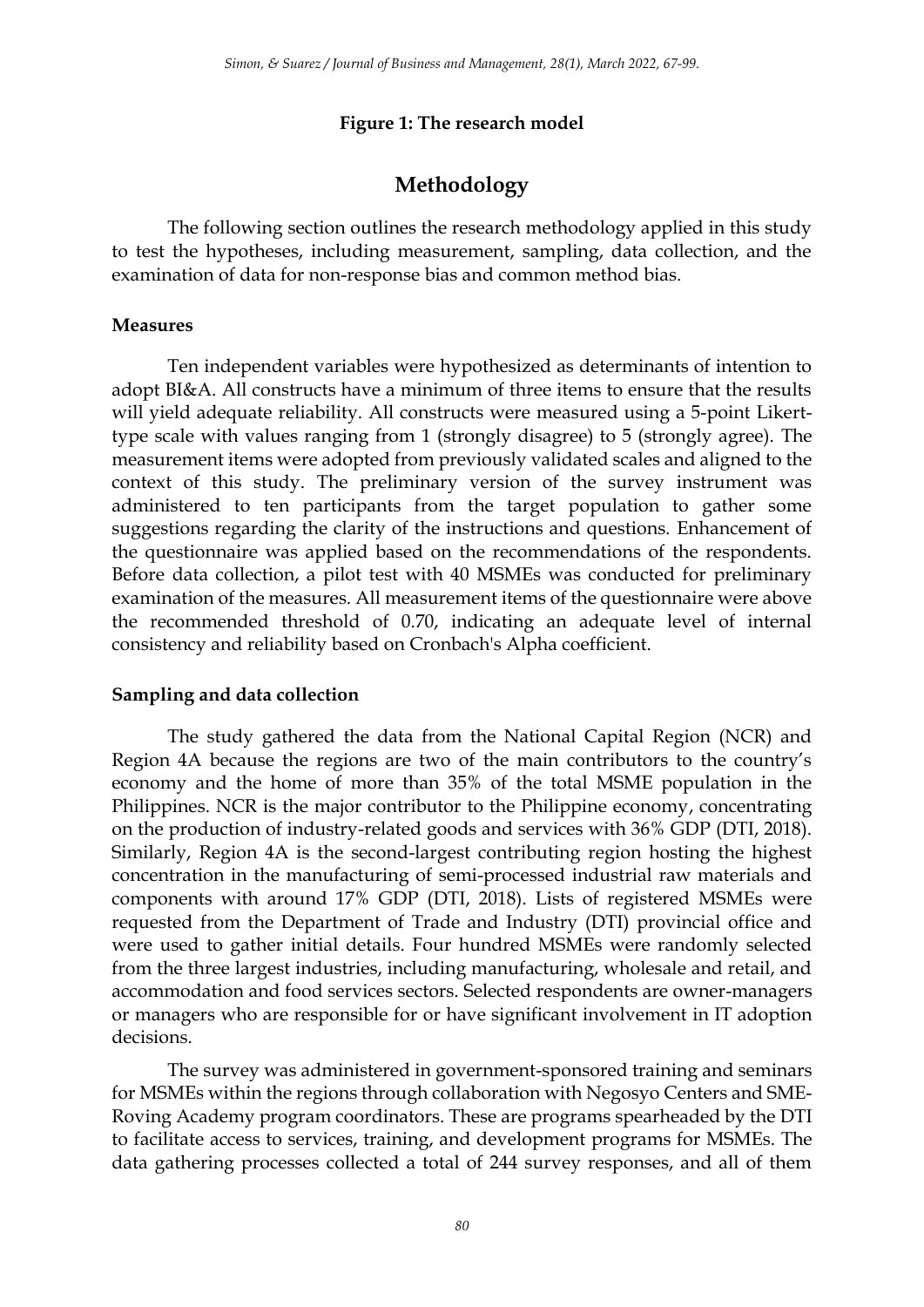indicated that they are not currently using BI&A. Survey questionnaires from unqualified respondents based on the stated criteria or with more than 15% incomplete answers were, therefore, dropped for further analysis (Hair, Hult, Ringle, & Sarstedt, 2017). This data filtering process yields 202 valid responses, indicating a 51% response rate.

#### **Non-Response Bias & Common method bias**

A test for potential non-response bias was conducted by comparing the distribution of early and late respondents using the Kolmogorov-Smirnov test. The results indicate a significant dissimilarity among early and late respondents (p-value > .10 for all variables), indicating that potential non-response bias is not present in the model (Ryans, 1974). Considering that the data in the study were from self-contained questionnaires, a test for possible common method bias was also performed using Herman's single factor test method (Podsakoff, Mackenzie, Lee, & Podsakoff, 2003). The result shows that the first factor accounted for approximately 14% of the variation present in the model, indicating the absence of common method bias (Harman, 1976). A further test was conducted using the full collinearity assessment approach (Kock & Lynn, 2010). The findings show that the variance inflation factors (VIFs) of all latent variables are below the recommended threshold (3.3), which further indicates that the model is free from common method bias.

#### **Results**

The descriptive analysis was performed using SPSS v.22 to examine the profile of the respondents. The dataset for the research framework was examined using partial least squares structural equation modeling (PLS-SEM) with SmartPLS v.3 to test the hypothesized causal relationship between latent variables. PLS-SEM is the most suitable method for this research because it works efficiently for relatively sample size and non-normal data distribution (Hair *et al.*, 2017). The subsequent sections present the data analysis, including descriptive statistics, the assessment of measurement, and structural models to test the proposed hypotheses.

#### **Descriptive Statistics**

The profile of research participants is composed of owners and managers with 70.3% and 29.7%, respectively. The majority of the respondent are between 31 to 50 years old and are mostly are females (72.3%). Their highest level of education shows that 75.2% of them are college graduates, 14.9% have completed a vocational or diploma course, and the rest have master's and doctoral degrees. The results also show that most of the respondents are from the manufacturing (43.6%), wholesale and retail industries (33.2%), and accommodation and food services (23.3%).

The descriptive statistics of measurement items have a mean above the midpoint with standard deviations between 0.792 to 1.268. Data distribution was also assessed based on the values of skewness and kurtosis. The recommended threshold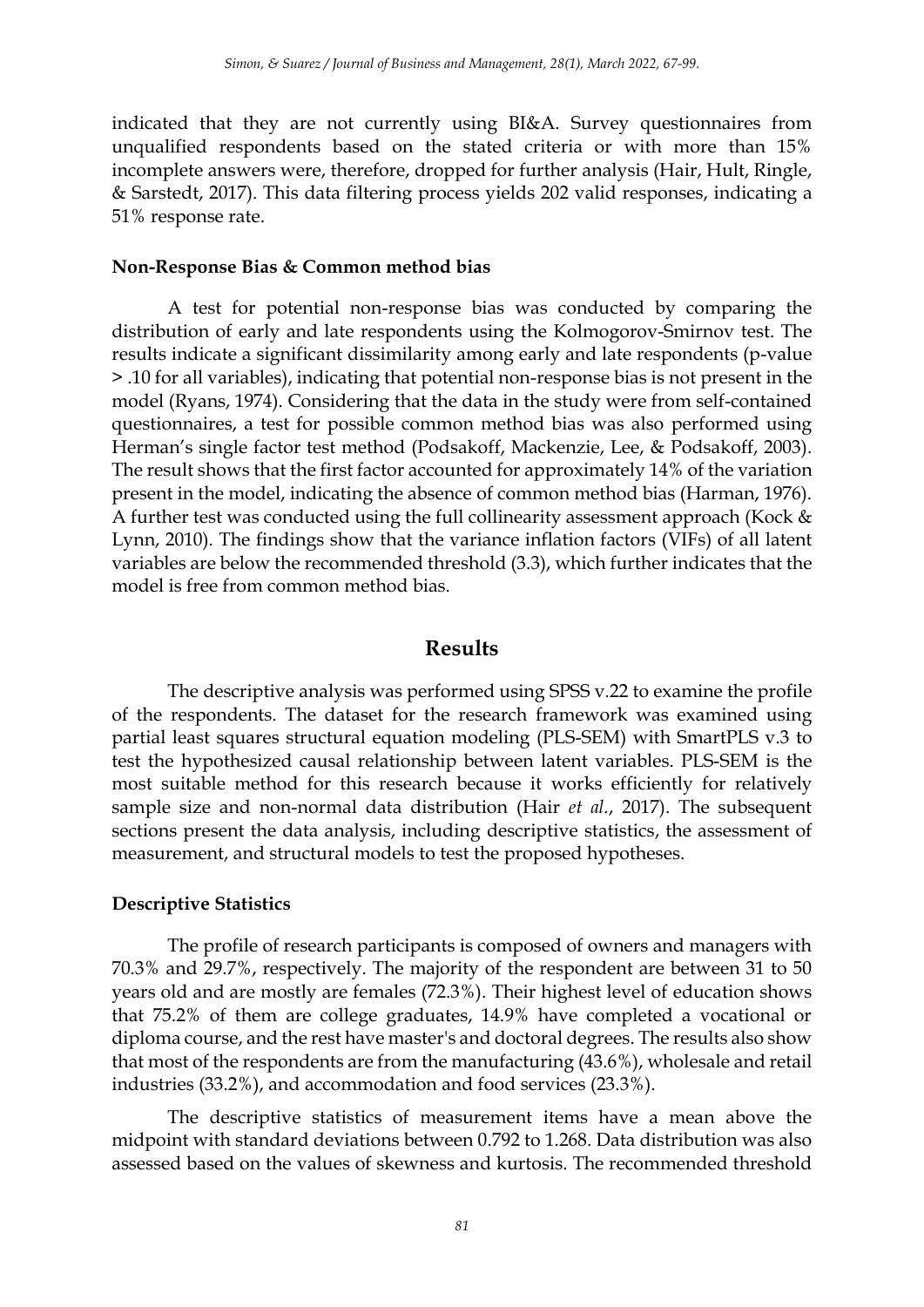for examining normality is that indices should be within +1 and -1 (Hair *et al.*, 2017). The skewness values are between -1.400 and 0.501, and kurtosis values are between - 0.770 and 1.460. The skewness and kurtosis values of ACAP4, PRAV1 PRAV2, and PRAV3 are higher than the recommended threshold, indicating a slight nonnormality. Thus, the result of the normality test further suggests the appropriateness of a non-parametric method for analysis.

#### **Measurement Model Evaluation**

The measurement model was assessed for internal consistency reliability, indicator reliability, convergent validity, and discriminant validity (Hair *et al.*, 2017). Internal consistency reliability was evaluated using Cronbach's alpha (CA) and composite reliability (CR) values of all dependent and independent variables (Benitez, Henseler, Castillo, & Schuberth, 2020). The values presented in Table 3 indicate that the CA and CR coefficients of constructs are above the 0.70 threshold (Chin, 2010), which implies that all measurement items have a substantial level of internal consistency.

In Table 3, indicator loadings of measures are mostly higher than the threshold value of 0.70 and significance levels less than 0.001. The outer loadings of IINT4 (0.6965) and INNO2 (0.6708), which were slightly below the critical value and items, should be dropped from the model to increase composite reliability (CR) or average variance extracted (AVE) values. The CR of IINT4 and INNO2 are 0.8585 and 0.8427 and are above the critical value of 0.70. Furthermore, the average variance extracted (AVE) values of IINT4 (0.5491) and INNO2 (0.5736) are also higher than the recommended threshold of 0.50, which therefore suggests that there is no need to drop the measures from the model.

| Table 5: Results of measurement validity |                   |                |           |        |        |        |  |  |  |
|------------------------------------------|-------------------|----------------|-----------|--------|--------|--------|--|--|--|
| Construct                                | Item              | Factor loading | <b>CA</b> | CR     | AVE    | VIF    |  |  |  |
| Perceived relative advantage             | PRAV1             | 0.8635         | 0.9042    | 0.9329 | 0.7766 | 1.1642 |  |  |  |
|                                          | PRAV <sub>2</sub> | 0.8878         |           |        |        |        |  |  |  |
|                                          | PRAV3             | 0.8862         |           |        |        |        |  |  |  |
|                                          | PRAV4             | 0.8874         |           |        |        |        |  |  |  |
| Perceived complexity                     | PCMP1             | 0.7155         | 0.8222    | 0.8809 | 0.6503 | 1.1443 |  |  |  |
|                                          | PCMP2             | 0.7781         |           |        |        |        |  |  |  |
|                                          | PCMP3             | 0.8677         |           |        |        |        |  |  |  |
|                                          | PCMP4             | 0.8550         |           |        |        |        |  |  |  |
| Perceived cost                           | PCST1             | 0.8560         | 0.8868    | 0.9209 | 0.7443 | 1.1252 |  |  |  |
|                                          | PCST <sub>2</sub> | 0.8622         |           |        |        |        |  |  |  |
|                                          | PCST3             | 0.8824         |           |        |        |        |  |  |  |
|                                          | PCST4             | 0.8501         |           |        |        |        |  |  |  |
| Top management support                   | TMSP1             | 0.7914         | 0.8138    | 0.8750 | 0.6370 | 1.0984 |  |  |  |
|                                          | TMSP2             | 0.8278         |           |        |        |        |  |  |  |
|                                          | TMSP3             | 0.8378         |           |        |        |        |  |  |  |

**Table 3: Results of measurement validity**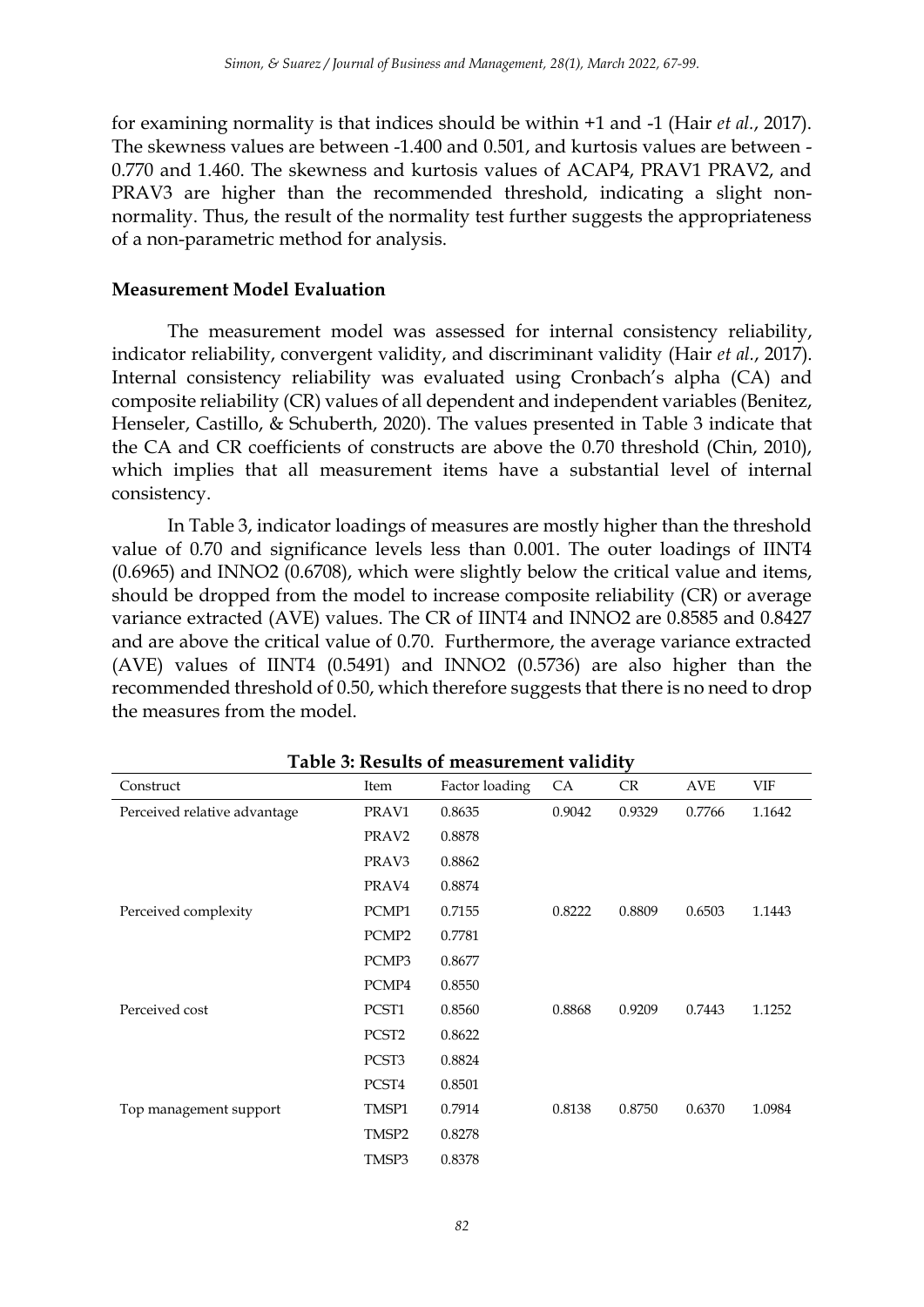|                                      | TMSP4             | 0.7312 |        |        |        |        |
|--------------------------------------|-------------------|--------|--------|--------|--------|--------|
| Absorptive capacity                  | ACAP1             | 0.8473 | 0.8832 | 0.9142 | 0.7273 | 1.0829 |
|                                      | ACAP2             | 0.8806 |        |        |        |        |
|                                      | ACAP3             | 0.8680 |        |        |        |        |
|                                      | ACAP4             | 0.8138 |        |        |        |        |
| Organizational resource availability | ORAV1             | 0.9144 | 0.8953 | 0.9233 | 0.7507 | 1.1241 |
|                                      | ORAV <sub>2</sub> | 0.8484 |        |        |        |        |
|                                      | ORAV3             | 0.8392 |        |        |        |        |
|                                      | ORAV4             | 0.8617 |        |        |        |        |
| Information intensity                | IINT1             | 0.7105 | 0.8096 | 0.8585 | 0.5491 | 1.0833 |
|                                      | IINT <sub>2</sub> | 0.7933 |        |        |        |        |
|                                      | IINT3             | 0.7108 |        |        |        |        |
|                                      | IINT4             | 0.6965 |        |        |        |        |
|                                      | IINT5             | 0.7880 |        |        |        |        |
| Competitive pressure                 | CPRE1             | 0.7641 | 0.7862 | 0.8610 | 0.6079 | 1.1686 |
|                                      | CPRE2             | 0.7828 |        |        |        |        |
|                                      | CPRE3             | 0.8141 |        |        |        |        |
|                                      | CPRE4             | 0.7564 |        |        |        |        |
| Vendor support                       | VNSP1             | 0.8507 | 0.8792 | 0.9146 | 0.7284 | 1.1266 |
|                                      | VNSP2             | 0.9022 |        |        |        |        |
|                                      | VNSP3             | 0.8468 |        |        |        |        |
|                                      | VNSP4             | 0.8116 |        |        |        |        |
| Innovativeness                       | INNO1             | 0.7995 | 0.7523 | 0.8427 | 0.5736 | 1.2002 |
|                                      | INNO <sub>2</sub> | 0.6708 |        |        |        |        |
|                                      | INNO <sub>3</sub> | 0.7520 |        |        |        |        |
|                                      | $\mathrm{INNO4}$  | 0.7999 |        |        |        |        |
| Intention to adopt                   | IADP1             | 0.9019 | 0.8606 | 0.9150 | 0.7820 |        |
|                                      | IADP2             | 0.8711 |        |        |        |        |
|                                      | IADP3             | 0.8798 |        |        |        |        |

The convergent validity of variables was examined based on the AVE coefficients. The AVE values of latent variables should be higher than the recommended threshold of 0.50 (Chin, 2010; Hair *et al.*, 2017). As presented in Table 3, the results indicate that all constructs explain more than half of the variance of its indicators, which also implies that convergent validity of the measurement model was achieved (Hair *et al.*, 2017; Sarstedt, Ringle, Smith, Reams, & Hair, 2014).

The discriminant validity was examined based on the cross-loadings, Fornell-Larcker criterion, and the heterotrait-monotrait ratio of correlation (HTMT). All indicator loadings of constructs are greater than the loadings on other constructs. Furthermore, factor loadings of primary constructs are 0.2 higher than the loadings with other constructs, indicating the absence of major cross-loadings between latent variables. Fornell-Larcker's criterion requires that the square root of AVE of a construct should be greater than its correlation with other constructs (Fornell  $\&$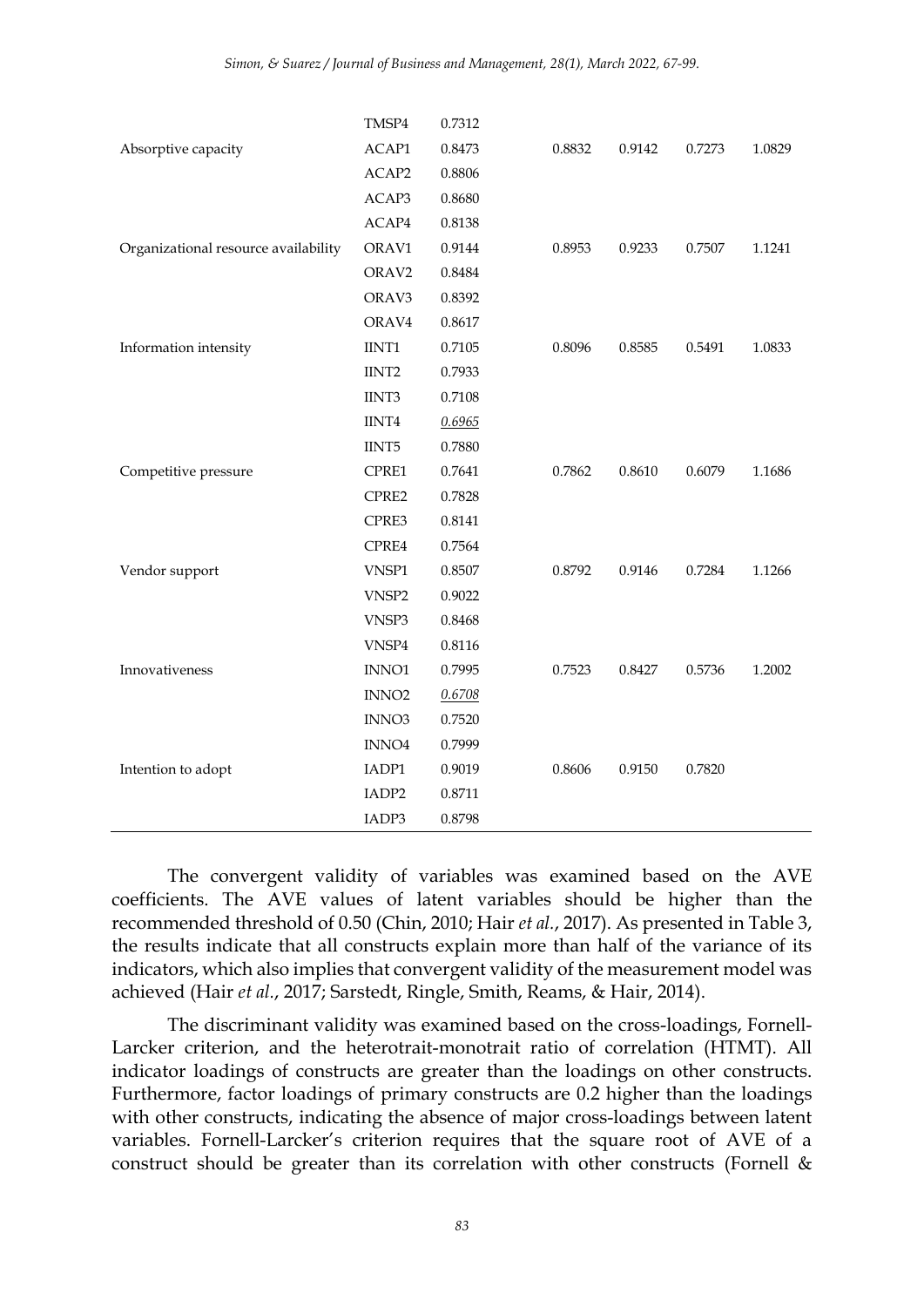Larcker, 1981). Table 4 shows that each construct's square root of AVE (on-diagonal) is greater than its correlation with any other latent variable (off-diagonal), thus providing additional support for the model's discriminant validity.

HTMT is also a recommended measure of discriminant validity in PLS-SEM (Henseler, Ringle, & Sarstedt, 2015). Examining a model using this criterion requires values to be lower than the threshold of 0.90 (HTMT.90) or a more conservative threshold of 0.85 (HTMT.85) to be considered acceptable (Henseler *et al.*, 2015). As shown in Table 5, HTMT values of all constructs are less than 0.85, indicating that the measurement model has substantial support for discriminant validity.

| Square foot of AVE and correlation of constructs |           |             |             |             |             |             |             |             |             |             |        |
|--------------------------------------------------|-----------|-------------|-------------|-------------|-------------|-------------|-------------|-------------|-------------|-------------|--------|
|                                                  | ACAP      | <b>CPRE</b> | <b>IINT</b> | <b>INNO</b> | <b>IADP</b> | <b>ORAV</b> | <b>PCMP</b> | <b>PCST</b> | <b>PRAV</b> | <b>TMSP</b> | VNSP   |
| ACAP                                             | 0.8528    |             |             |             |             |             |             |             |             |             |        |
| <b>CPRE</b>                                      | 0.1392    | 0.7797      |             |             |             |             |             |             |             |             |        |
| <b>IINT</b>                                      | 0.0153    | 0.0039      | 0.7410      |             |             |             |             |             |             |             |        |
| <b>INNO</b>                                      | 0.1159    | 0.2391      | 0.0506      | 0.7574      |             |             |             |             |             |             |        |
| <b>IADP</b>                                      | 0.2036    | 0.4339      | 0.1078      | 0.5344      | 0.8843      |             |             |             |             |             |        |
| <b>ORAV</b>                                      | 0.1364    | 0.0445      | 0.1570      | 0.2086      | 0.1853      | 0.8664      |             |             |             |             |        |
| <b>PCMP</b>                                      | $-0.1251$ | $-0.2526$   | $-0.0035$   | $-0.2277$   | $-0.3979$   | $-0.1300$   | 0.8064      |             |             |             |        |
| <b>PCST</b>                                      | $-0.1011$ | -0.1898     | $-0.0795$   | $-0.2042$   | $-0.2957$   | $-0.1163$   | 0.1758      | 0.8628      |             |             |        |
| <b>PRAV</b>                                      | 0.1693    | 0.2008      | 0.1076      | 0.2440      | 0.5136      | 0.1328      | $-0.1749$   | $-0.1971$   | 0.8813      |             |        |
| <b>TMSP</b>                                      | 0.0838    | 0.1409      | 0.1537      | 0.1182      | 0.3392      | 0.0214      | $-0.0043$   | $-0.1803$   | 0.1828      | 0.7981      |        |
| <b>VNSP</b>                                      | 0.1829    | 0.1555      | $-0.1111$   | 0.1877      | 0.1170      | 0.1779      | $-0.1302$   | $-0.0558$   | 0.1271      | 0.0561      | 0.8534 |

**Table 4 Square root of AVE and correlation of constructs**

*Note: on-diagonal values are the square root of AVE; off-diagonal values are inter-construct correlations*

| Heterotrait-monotrait ratio of correlation |        |             |             |             |             |             |             |             |             |             |      |
|--------------------------------------------|--------|-------------|-------------|-------------|-------------|-------------|-------------|-------------|-------------|-------------|------|
|                                            | ACAP   | <b>CPRE</b> | <b>IINT</b> | <b>INNO</b> | <b>IADP</b> | <b>ORAV</b> | <b>PCMP</b> | <b>PCST</b> | <b>PRAV</b> | <b>TMSP</b> | VNSP |
| <b>ACAP</b>                                |        |             |             |             |             |             |             |             |             |             |      |
| <b>CPRE</b>                                | 0.1441 |             |             |             |             |             |             |             |             |             |      |
| <b>IINT</b>                                | 0.0665 | 0.0994      |             |             |             |             |             |             |             |             |      |
| <b>INNO</b>                                | 0.1478 | 0.2985      | 0.1148      |             |             |             |             |             |             |             |      |
| <b>IADP</b>                                | 0.2072 | 0.5200      | 0.1146      | 0.6565      |             |             |             |             |             |             |      |
| <b>ORAV</b>                                | 0.1411 | 0.0832      | 0.2037      | 0.2249      | 0.1835      |             |             |             |             |             |      |
| <b>PCMP</b>                                | 0.1453 | 0.3043      | 0.1231      | 0.2725      | 0.4587      | 0.1405      |             |             |             |             |      |
| <b>PCST</b>                                | 0.1069 | 0.2364      | 0.1151      | 0.2542      | 0.3299      | 0.1215      | 0.2060      |             |             |             |      |
| <b>PRAV</b>                                | 0.1858 | 0.2400      | 0.1501      | 0.2830      | 0.5797      | 0.1345      | 0.1942      | 0.2190      |             |             |      |
| <b>TMSP</b>                                | 0.0997 | 0.1811      | 0.2322      | 0.1545      | 0.3900      | 0.0703      | 0.0745      | 0.2015      | 0.2114      |             |      |
| <b>VNSP</b>                                | 0.2086 | 0.1738      | 0.1245      | 0.2265      | 0.1267      | 0.2092      | 0.1570      | 0.0730      | 0.1361      | 0.0935      |      |

**Table 5**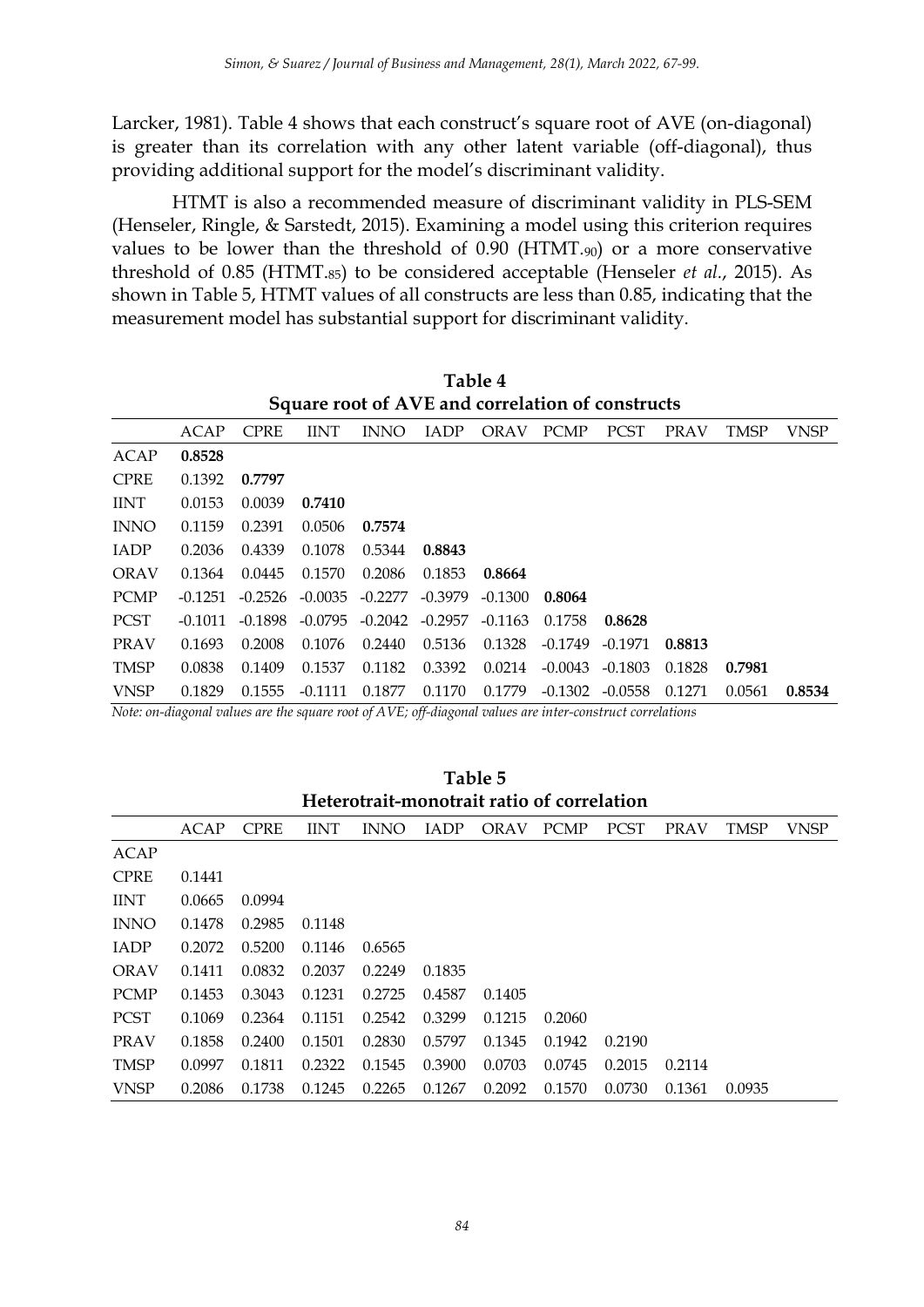#### **Structural Model Evaluation**

The structural model was examined for potential collinearity, path coefficient and significance, predictive accuracy, effect size, and predictive relevance (Chin, 2010; Hair *et al.*, 2017). The collinearity between latent variables was examined based on each construct's variance inflation factors (VIF). High levels of collinearity (or multicollinearity) can lead to insignificant estimates that can also change the signs of weaker constructs (Benitez *et al.*, 2020; Hair *et al.*, 2017; Kock & Lynn, 2010). A construct VIF value greater than the threshold of 5.0 (Hair *et al.*, 2017) or 3.3 (Kock & Lynn, 2010) indicates a presence of collinearity. As presented in Table 3, VIF values of constructs are all below the recommended 3.3 threshold value, indicating support for the absence of collinearity between latent variables (Hair *et al.*, 2017; Kock & Lynn, 2010).

The path coefficients of each hypothesized causal relationship and their corresponding *p*-values are presented in Table 6. The results of hypothesis test and path coefficients show significant positive relationships of PRAV (H1)  $(\beta = 0.3042, p$ value<0.001), TMSP (H4) (*ß*=0.2038, *p*-value<0.001), CPRE (H8) (*ß*=0.2065, *p*value<0.001), and INNO (H10) (*ß*=0.3296, *p*-value<0.001) on IADP. Moreover, the test also indicates a significant negative relationship between PCMP and IADP (H2) (*ß*=- 0.2066, *p*-value<0.001). The *p*-values of path relationships from PRAV, TMSP, CPRE, INNO, and PCMP to IADP are significant at a 0.1% error probability (Hair *et al.*, 2017). Therefore, the structural model evaluation supports H1, H2, H4, H8, and H10.

In contrast, the findings also reveal that the path relationships from PCST (H3), ACAP (H5), ORAV (H6), IINT (H7), and VNSP (H9) to IADP are non-significant. The associated *p*-values of these path relationships are higher than the significance level of 0.05; therefore, these relationships are insignificant and are not supported. Furthermore, the H9 was hypothesized to have a positive relationship, but the results reveal it was negative. Thus, H9 is still unsupported even if the path relationship is significant.

|                 |                      |                     | ╯▪      |                 | ັ             |                |                |
|-----------------|----------------------|---------------------|---------|-----------------|---------------|----------------|----------------|
|                 |                      | Effect size         |         |                 |               |                |                |
| Hypothesis      | Hypothesis<br>path   | Path<br>coefficient | T-value | <i>p</i> -value | Decision      | f <sup>2</sup> | Interpretation |
| H1              | PRAV->IADP           | $0.3042***$         | 5.5178  | < 0.001         | Supported     | 0.1971         | Medium         |
| H <sub>2</sub>  | PCMP->IADP           | $-0.2066***$        | 3.5827  | < 0.001         | Supported     | 0.0925         | Small          |
| H3              | PCST->IADP           | $-0.0509$           | 1.0705  | 0.2845          | Not Supported | 0.0057         | No Effect      |
| H4              | TMSP->IADP           | $0.2038***$         | 4.3362  | < 0.001         | Supported     | 0.0937         | Small          |
| H <sub>5</sub>  | ACAP->JADP           | 0.0451              | 0.8844  | 0.3765          | Not Supported | 0.0047         | No Effect      |
| H <sub>6</sub>  | ORAV->JADP           | 0.0350              | 0.6166  | 0.5375          | Not Supported | 0.0027         | No Effect      |
| H7              | IINT->IADP           | 0.0075              | 0.1204  | 0.9041          | Not Supported | 0.0001         | No Effect      |
| H <sub>8</sub>  | CPRE->IADP           | $0.2065***$         | 3.7375  | < 0.001         | Supported     | 0.0905         | Small          |
| H <sup>9</sup>  | VNSP->IADP           | $-0.0704$           | 1.2520  | 0.2106          | Not Supported | 0.0109         | No Effect      |
| H <sub>10</sub> | <b>INNO-&gt;IADP</b> | $0.3296***$         | 6.4075  | < 0.001         | Supported     | 0.2243         | Medium         |

**Table 6 Results of hypothesis testing**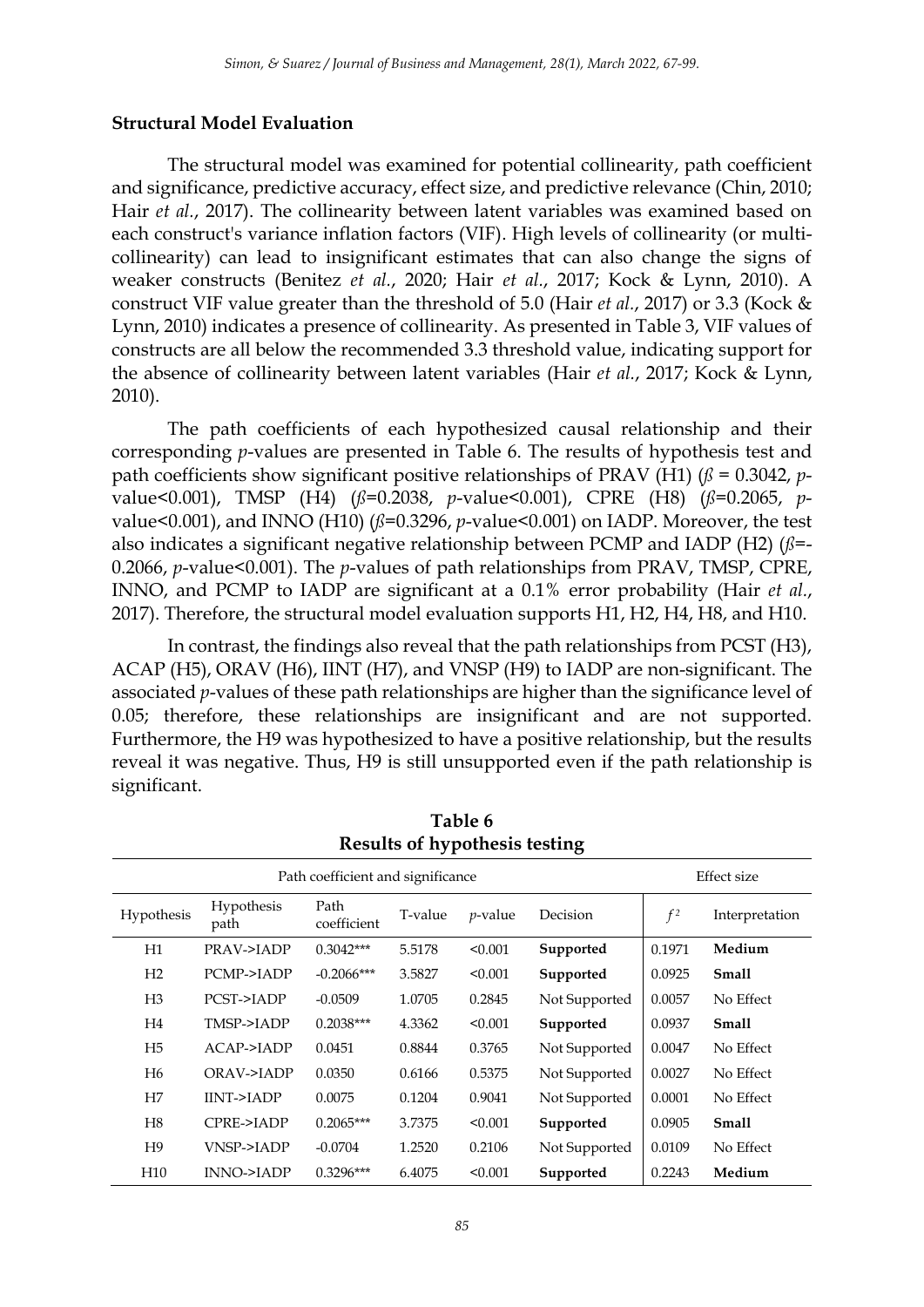*Note: f <sup>2</sup> 0.02=small effect; 0.15=medium effect; 0.35=large effect; \*\*\* p < 0.001*

Aside from the values of path coefficients and significance level, *R<sup>2</sup>* was also examined using a bootstrap process with 5000 iterations to test the model's level of predictive accuracy. Hair *et al.* (2017) suggested that values of 0.25, 0.50, and 0.75 of an endogenous variable can be interpreted respectively as weak, moderate, and substantial moderate. Based on the result, the IADP *R<sup>2</sup>* value of 0.5966 suggests that the model had gained a moderate level of predictive accuracy.

Effect size  $(f^2)$  is another path coefficient measure that indicates the impact of a specific independent construct when omitted from the model. Chin (2010) suggests that *f2* values of 0.02, 0.15, 0.35 are equivalent to small, medium, and large effect sizes, respectively (J. Cohen, 1988). Based on this criteria, the effect sizes of PRAV  $(f^2 =$ 0.1971) and INNO ( $f^2$  = 0.2243) indicates a medium effect, while PCMP ( $f^2$  = 0.0925), TMSP ( $f^2$  = 0.0937), and CPRE ( $f^2$  = 0.0905) represents small effect (J. Cohen, 1988).

The predictive relevance of the model was examined based on Stone-Geisser's *Q<sup>2</sup>* and blindfolding procedure. *Q<sup>2</sup>* values of 0.02, 0.15, and 0.35, represent small, medium, and large predictive relevance. The result shows that the IADP *Q<sup>2</sup>* value of 0.4417 is substantially large, indicating strong support for the predictive relevance of the model (Hair *et al.*, 2017).



**Figure 2: Results of the research model**

Additionally, model fit was also evaluated to determine the model's exploratory power based on standardized root mean square residuals (SRMR), RMStheta, and exact model fit measure (Hair *et al.*, 2017). The results indicate that the model has a good fit with an SRMR value of 0.0591 below the cut-off value of 0.08. Moreover, the model's RMStheta value of 0.1197 is also lower than the recommended threshold of 0.12. (Benitez *et al.*, 2020). Lastly, the exact model fit criterion test reveals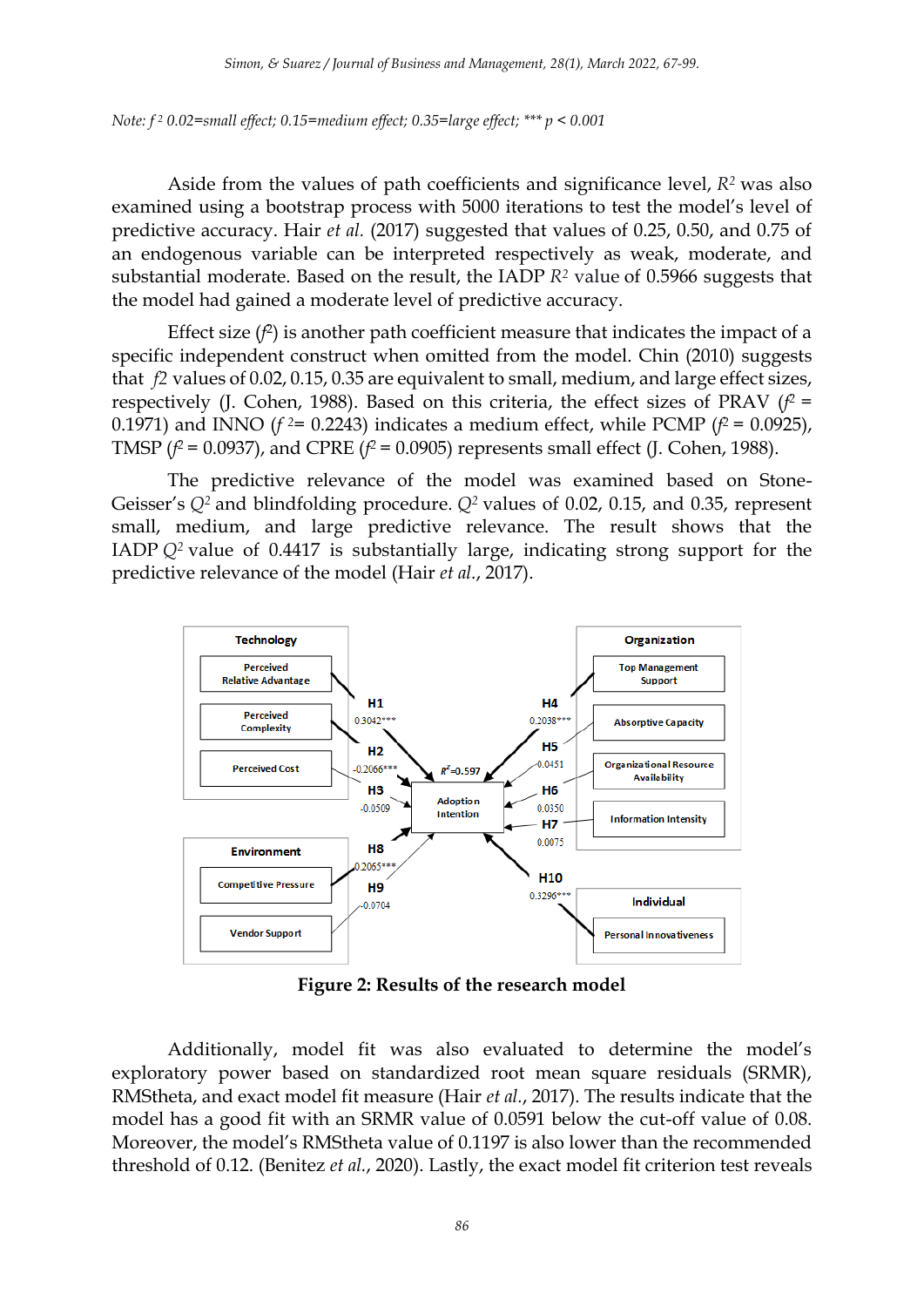that the model's SRMR (0.0591) is lower than the HI95 of SRMR (0.0753), d\_ULS  $(3.4586)$  is lower than the HI95 of d\_ULS (5.6280), and d\_G (1.2595) is lower than the HI95 of d G (.17378), which also indicates that the model has an acceptable overall fit.

# **Discussion and implications**

## **Technological Context**

The hypothesis test shows a positive relationship between the relative advantage of BI&A and behavioral intention. This relationship implies that MSMEs which are knowledgeable about the advantages and benefits of BI&A are more likely to have a higher propensity towards adoption. This result supports previous findings on the influence of relative advantage on the level of BI&A adoption (Boonsiritomachai *et al.*, 2016). Thus, the assessment of the construct further confirms this relationship in the context of MSMEs in the Philippines. A negative influence of perceived complexity on intention towards BI&A adoption also emerged from the findings. This relationship implies that MSMEs which believe that the technology is hard to incorporate into their existing tasks because their limited IS knowledge are less likely to have the propensity towards its adoption (Maduku *et al.*, 2016). In contrast with previous findings, the results also reveal that perceived cost is not associated with the adoption intention of MSMEs (Kumar *et al.*, 2017; Ramayah *et al.*, 2016). A plausible explanation for this is the availability of free and trial versions of basic BI&A software packages for learning its fundamental applications.

## **Organizational Context**

Among the factors of organizational context, the support of top management exhibits a positive impact on the intention of MSMEs to adopt BI&A. This result implies that critical decisions related to management and investment are all part of the responsibilities of top managers (Puklavec *et al.*, 2017; Ramdani *et al.*, 2013). Thus, this finding further revalidates this relationship in the context of non-adopters of BI&A. On the other hand, the test of hypotheses indicates no significant link between absorptive capacity and intention to adopt BI&A, which means that organizational absorptive capacity does not influence the adoption intention of MSMEs toward BI&A. A possible explanation for this is that Philippine MSMEs tend to be reactive and develop internal capacity only when needed because of their limited resources. (W. Cohen & Levinthal, 1990).

Similarly, this study found that organizational resource availability has no significant relationship with adoption intention. The result is potentially affected by the availability of relevant BI&A desktop applications that Philippine MSMEs can use for initial learning and testing. These software products provide basic functionalities sufficient for planning and technology evaluation. Hence, the availability of their resources for adoption is initially less significant during the technology evaluation stage. This result also indicates that their need for more advanced capabilities in the future would lead organizations to consider the availability of their resources.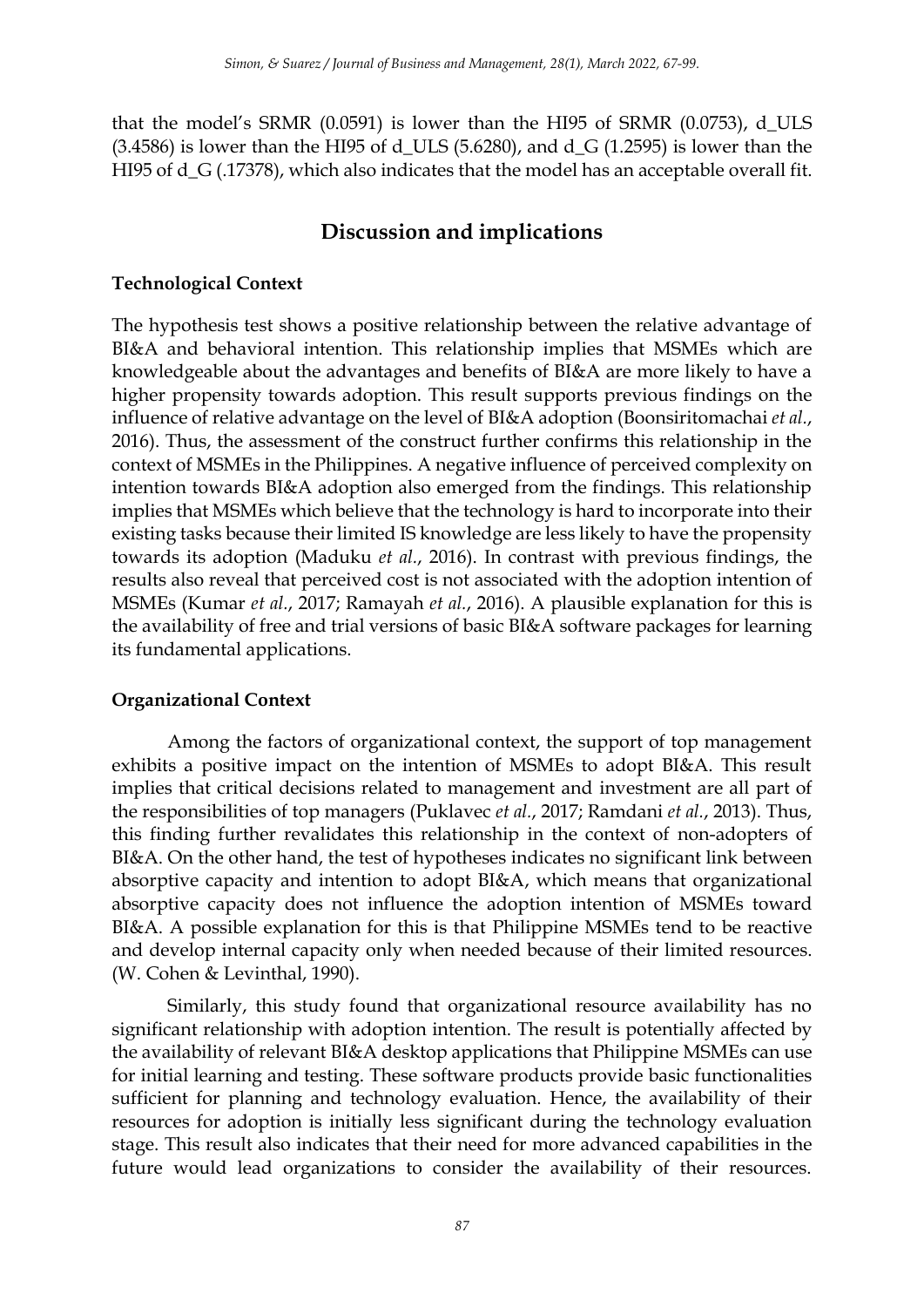Information intensity also reveals no relationship with intention to adopt BI&A. This result implies that MSMEs' decision to adopt BI&A is not affected by the volume of information from their goods, services, or processes. While this result contradicts Ghobakhloo *et al.* (2011) and Paydar *et al.* (2014), it reveals the difference between potential and existing adopters of technology. A plausible explanation for this result is that potential adopters of BI&A are still in the early stages of the innovation-decision process (Rogers, 1962). Potential adopters are currently more concerned about the functionalities, relevance, and benefits of the technology to their business. Thus, MSMEs would consider the intensity of their information resources if they already understand the usefulness of BI&A to improve their existing processes.

## **Environmental Context**

Competitive pressure shows a positive relationship with adoption intention in the environmental context. This finding suggests that MSMEs' intention of adopting BI&A is affected by the level of competitiveness from their external business environment. Consistent with previous findings, this study further revalidates that competitive pressure is an enabling factor for Philippine MSMEs to adopt BI&A (Ghobakhloo *et al.*, 2011; Kumar *et al.*, 2017). In contrast, vendor support is not associated with the intention of MSMEs to adopt BI&A. This finding suggests that the availability of support from vendors is not a factor for MSMEs to adopt BI&A. A possible reason for this finding is that potential adopters are still examining the capabilities of the technology and its appropriateness to their existing practices. Hence, MSMEs may rely on vendor support as they progress to a more complex implementation of BI&A, for example, integration to their database system to develop a real-time analytics dashboard.

## **Individual Context**

Personal innovativeness shows a positive influence on MSMEs' adoption intention. This finding suggests that their willingness to evaluate new technologies significantly affects their decision to adopt BI&A. This result is consistent with Puklavec *et al.* (2017), who identified rational decision-making culture as a driver of the early stage of BI&A adoption. Thus, the study further confirms that personal innovativeness determines the propensity to adopt advanced technology in Philippine **MSMEs** 

## **Practical Implications**

This study has several implications for organizational decision-makers, technology vendors, and government agencies regarding the growth of MSMEs. BI&A vendors should offer their products to innovative business owners for testing and evaluation to help increase awareness of the potential benefits and relevance of the technology to their business operations. Technology vendors and online learning websites for analytics could provide specifically designed courses in basic analytics for small businesses. Government agencies and BI&A consultants may also promote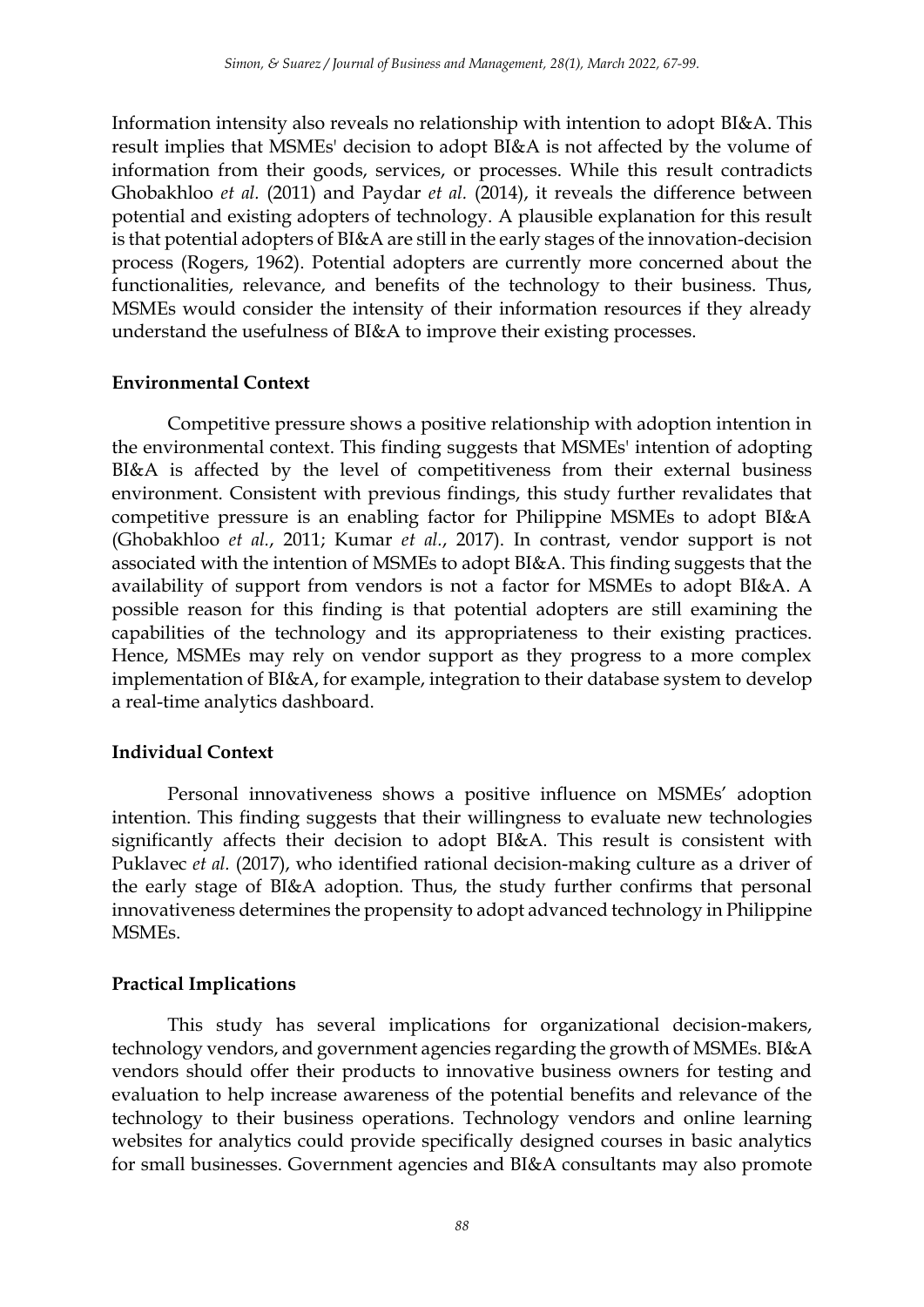and regard attitude and innovativeness as crucial psychological components of technology decisions that drive innovation adoption aside from technical knowledge and skills. Furthermore, it is also necessary to enlighten small business owners and managers on the importance of top management involvement in innovation adoption. Capability-building programs of the government should be in line with the advantages and perspectives of using the technology as it aids in developing a positive behavioral attitude of top management towards adoption. The knowledge of top management is essential in adopting advanced technologies, particularly when the benefits of an innovation outweigh its costs. For example, the utilization of BI&A for predicting and monitoring the spread of a global pandemic could greatly help different MSME sectors to devise appropriate business strategies that will help increase their capability to survive an economic downturn.

#### **Research contribution**

The study contributes to both business and IS literature as it supports the TOE framework and PIIT in the context of BI&A. Previous studies have focused on existing adopters, whereas non-adopters have received less attention. The findings of this study reveal that PIIT plays a very significant role in the innovation adoption decision of non-adopters. Moreover, the study underscores the unique characteristic of nonadopters of technology, which implies that strategies and support for existing adopters are not entirely suitable for non-adopters. Finally, the work also contributes to the extensive literature on technology adoption in SMEs and information system models. It verifies the uniqueness of factors affecting non-adopters in the context of advanced IS and MSMEs in the Philippines. Thus, the results presented in the study would serve as a basis in developing models for future research on the adoption of innovations in small businesses.

## **Limitation and future research**

This work also has several limitations to be considered for future investigations. First of all, this research covered modern business intelligence that refers to desktop and cloud-based BI&A applications. Therefore, it is recommended for future studies to assess the adoption of traditional BI&A in MSMEs. Further, the unit of analysis of this study only includes MSMEs from the three largest industry sectors. A study focusing on technology adoption of a specific business industry sector could yield different findings. Comparing the BI&A adoption of MSMEs from urban and rural areas is also a relevant research subject for future studies. It is also recommended for future studies to examine other related constructs. For example, government support and perceived risk are also potential variables associated with MSMEs' adoption intention. Future research may also consider examining the mediating role of perceived risk. Previous literature in business shows that the relationship of personal innovativeness on individuals' adoption intention is associated with risk and uncertainty. Lastly, the moderating effect of perceived risk on the relationship between top management support and adoption intention is also a factor to be considered in future studies.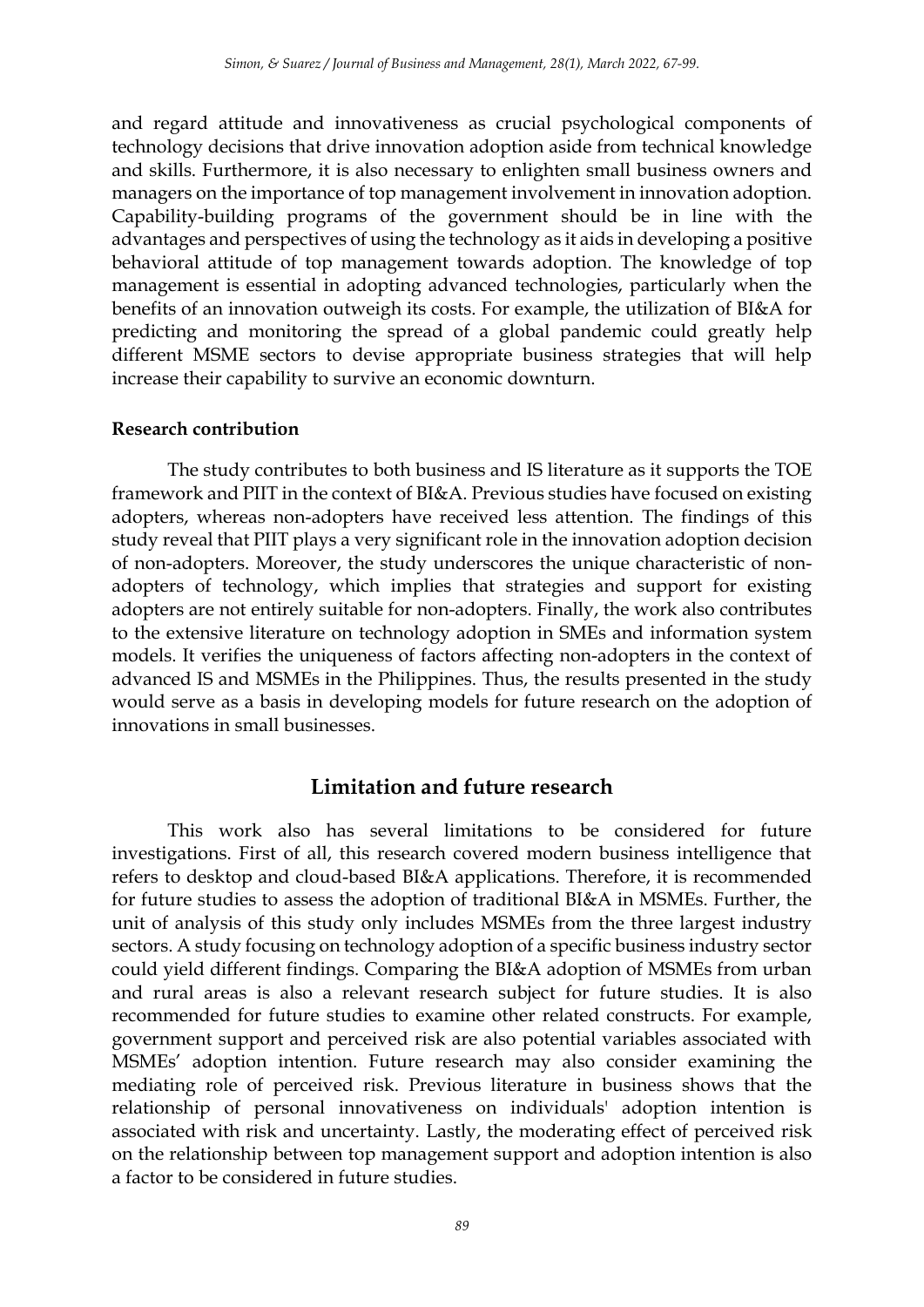# **Conclusion**

The study examined the factors affecting the intention of Philippines MSMEs to adopt BI&A systems through the development and examination of the conceptual framework. The overall findings revealed that the determinants of Philippine MSMEs' intention to adopt BI&A are the advantages and complexity of the technology, support from top management, intensity of competition, and level of innovativeness of the members of an organization.

Among these five significant factors, personal innovativeness and relative advantage of technology are the most influential drivers of behavioral intention. In contrast, the remaining constructs (perceived cost, absorptive capacity, organizational resources availability, information intensity, and vendor support) indicate no direct impact on the intention of MSMEs. Thus, the study suggests that the adoption of advanced technology in Philippine MSMEs is highly associated with technology and individual factors than internal organizational knowledge and capability, which further confirms the significant difference between adopters and non-adopters of innovations. The study contributes to the literature on technology adoption by centering on understanding the differences among potential users of innovations. These findings also contribute valuable insights for government agencies in charge of developing strategies and programs for the MSMEs in the country.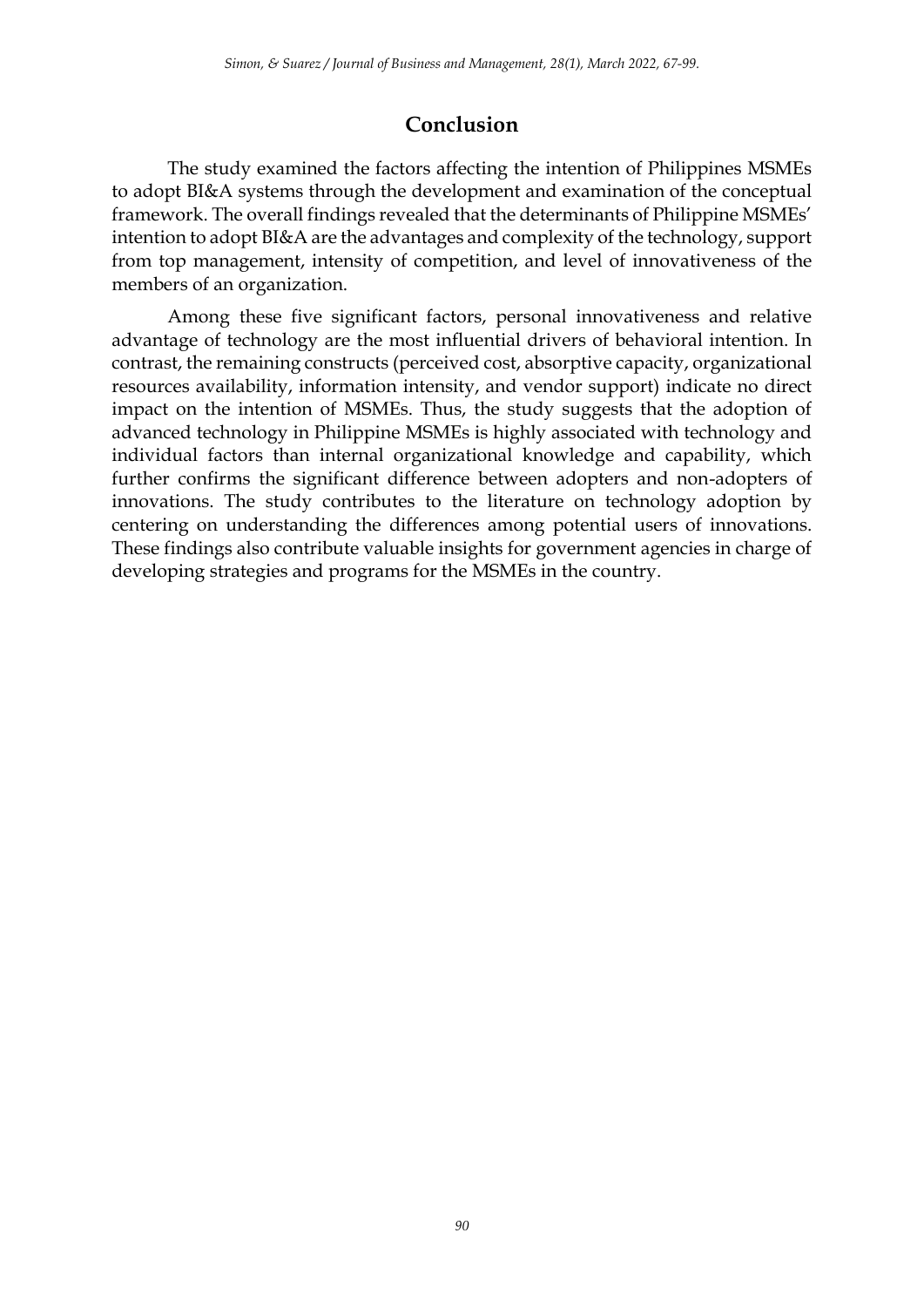# **References**

- Agarwal, R., & Prasa, J. (1998). A conceptual and operational definition of personal innovativeness in the domain of information technology. *Information Systems Research*, *9*(June), 204–215. https://doi.org/10.1287/isre.9.2.204
- Ajzen, I. (1991). The theory of planned behavior. *Organizational Behavior and Human Decision Processes*, *50*, 179–211. https://doi.org/10.1016/0749-5978(91)90020-T
- Al-Qirim, N. (2005). An empirical investigation of an e-commerce adoption-capability model in small businesses in New Zealand. *Electronic Markets*, *15*(4), 418–437. https://doi.org/10.1080/10196780500303136
- Alshamaila, Y., Papagiannidis, S., & Li, F. (2013). Cloud computing adoption by SMEs in the northeast of England: A multi-perspective framework. *Journal of Enterprise Information Management*, *26*(3), 250–275. https://doi.org/10.1108/17410391311325225
- Awa, H. (2016). A model of adoption determinants of ERP within T-O-E framework. *Information Technology & People*, *29*(4), 901–930. https://doi.org/10.1108/ITP-03- 2015-0068
- Barney, J. B. (1991). Firm resources and sustained competitive advantage. *Journal of Management*. https://doi.org/10.1177/014920639101700108
- Benitez, J., Henseler, J., Castillo, A., & Schuberth, F. (2020). How to perform and report an impactful analysis using partial least squares: Guidelines for confirmatory and explanatory IS research. *Information and Management*, *57*(2), 1–16. https://doi.org/10.1016/j.im.2019.05.003
- Boonsiritomachai, W., McGrath, G. M., & Burgess, S. (2016). Exploring business intelligence and its depth of maturity in Thai SMEs. *Cogent Business & Management*, *3*(1), 1–17. https://doi.org/10.1080/23311975.2016.1220663
- Bozic, K., & Dimovski, V. (2019). Business intelligence and analytics for value creation : The role of absorptive capacity. *International Journal of Information Management*, *46*(February 2018), 93–103. https://doi.org/10.1016/j.ijinfomgt.2018.11.020
- Chin, W. (2010). How to write up and report PLS analyses. In *Handbook of Partial Least Squares* (pp. 655–690). Berlin Heidelberg: Springer-Verlag.
- Cohen, J. (1988). *Statistical Power Analysis for the Behavioral Science,* Second Edition. Lawrence Erlbaum Associates.
- Cohen, W., & Levinthal, D. (1990). Absorptive Capacity: A new perspective on learning and innovation. *Administrative Science Quarterly*, *35*(1), 128–152. https://doi.org/10.2307/2393553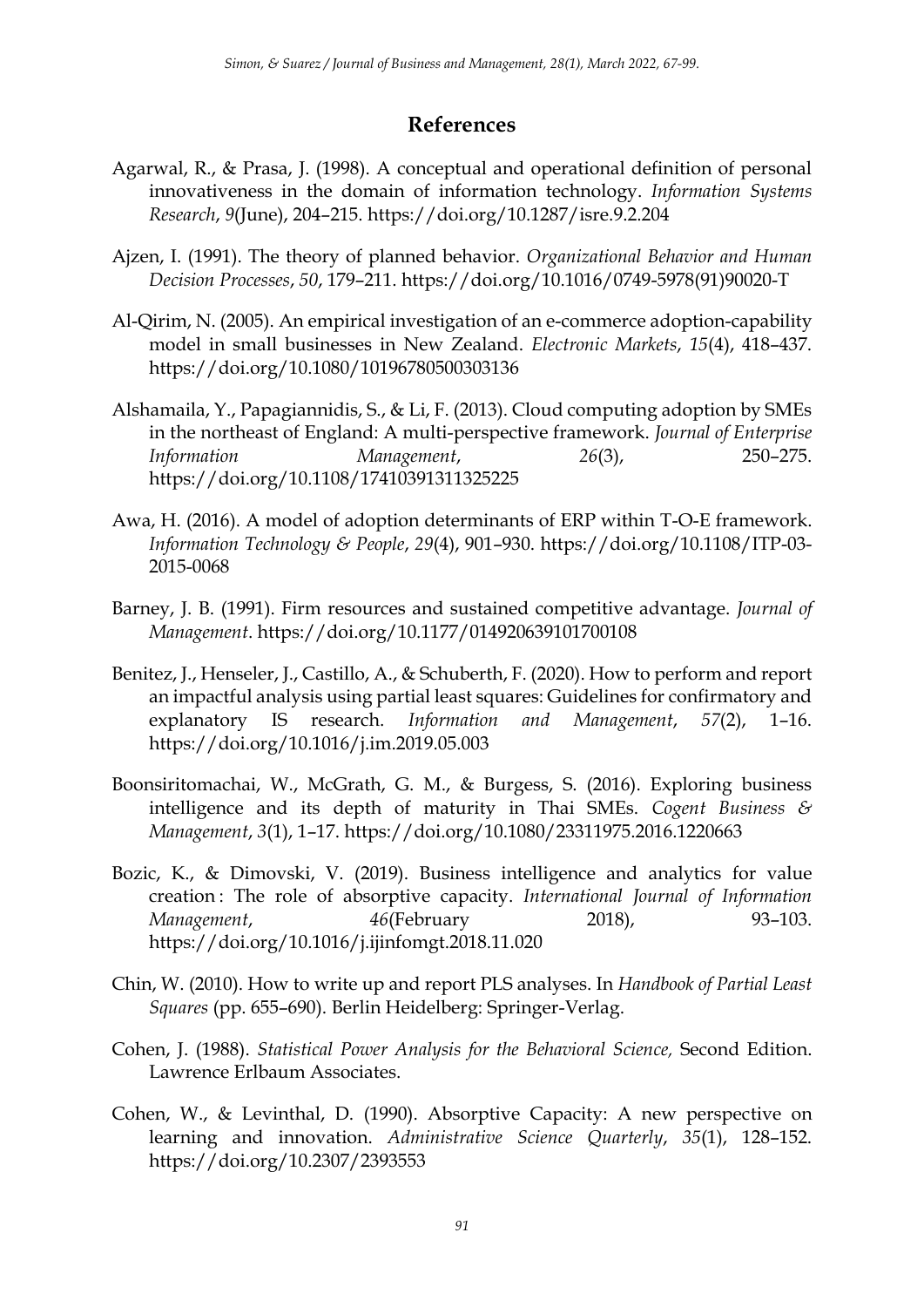- Cristescu, M. P. (2016). Traditional enterprise business intelligence software compared to software as a service business intelligence. *Informatica Economica*, *20*(1), 39–47. https://doi.org/10.12948/issn14531305/20.1.2016.04
- Davis, F. (1986). A technology acceptance model for empirically testing new end-user information systems. Ph.D. thesis - Massachusetts Institute of Technology. https://doi.org/10.1016/S0378-7206(01)00143-4
- Davis, F. (1989). Perceived usefulness, perceived ease of use, and user acceptance of information technology. *MIS Quarterly*, *13*(3), 319–340. https://doi.org/10.2307/249008
- DePietro, R., Wiarda, E., & Fleischer, M. (1990). The context for change: Organization, technology, and environment. In *The Process of Technological Innovation* (pp. 151– 175). Lexington, MA: Lexington Books.
- DICT. (2017). Philippine digital strategy. Retrieved from http://www.dict.gov.ph/philippine-digital-strategy/
- DTI. (2018). 2018 MSME Statistics. Retrieved from https://www.dti.gov.ph/dti/index.php/2014-04-02-03-40-26/news-room/179 workshop-on-market-access-for-MSMe-set
- Fishbein, M., & Ajzen, I. (1975). *Belief, Attitude, Intention, and Behavior: An Introduction to Theory and Research*. Massachusetts: Addison-Wesley Publishing Company, Inc.
- Flynn, L. R., & Goldsmith, R. (1993). A validation of the Goldsmith and Hofacker Innovativeness Scale. *Educational and Psychological Measurement*. https://doi.org/10.1177/0013164493053004023
- Fornell, C., & Larcker, D. (1981). Evaluating structural equation models with unobservable variables and measurement error. *Journal of Marketing*, *18*(1), 39–50.
- Ghobakhloo, M., Arias-aranda, D., Benitez-Amado, J., Arias‐Aranda, D., Benitez‐ Amado, J., Arias-aranda, D., & Benitez-Amado, J. (2011). Adoption of e‐commerce applications in SMEs. *Industrial Management & Data Systems, 111* (8), 1238-1269. https://doi.org/10.1108/02635571111170785
- Goodhue, D. (1995). Understanding user evaluations of information systems. *Management Science*, *41*(12), 1827–1844.
- Gov Ph. (2008). Republic Act No. 9501: Guide to the magna carta for micro, small and medium enterprises. Bureau of Micro, Small and Medium Enterprises Development (BMSMED), Department of Trade & Industry, Philippines.
- Hair, J., Hult, T., Ringle, C., & Sarstedt, M. (2017). *A Primer on Partial Least Squares Structural Equation Modeling (PLS-SEM)* (2nd ed.). Los Angeles: SAGE Publication, Inc.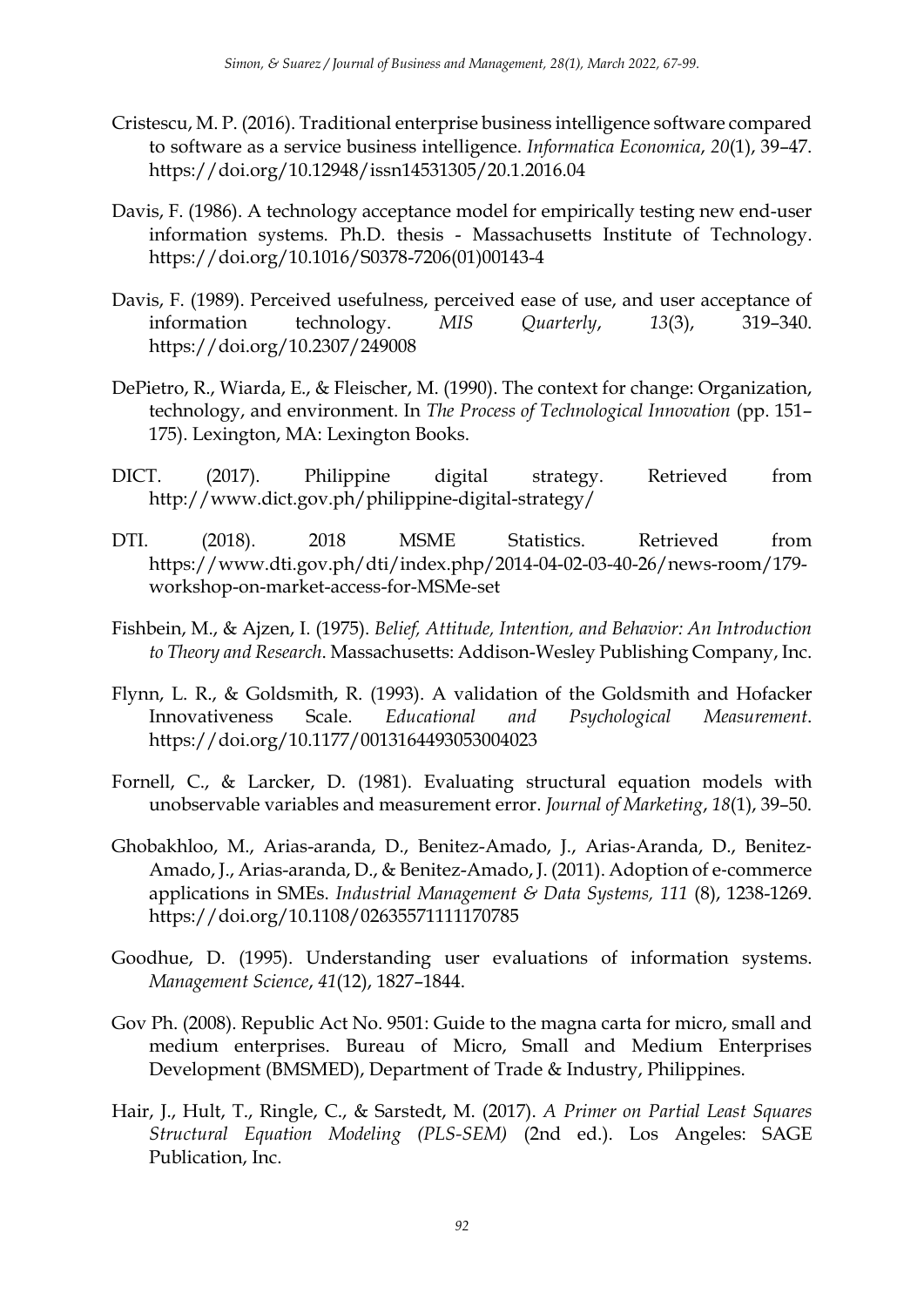- Harman, H. H. (1976). *Modern Factor Analysis*. Chicago and London: The University of Chicago Press.
- Henseler, J., Ringle, C. M., & Sarstedt, M. (2015). A new criterion for assessing discriminant validity in variance-based structural equation modeling. *Journal of the Academy of Marketing Science*, *43*(1), 115–135. https://doi.org/10.1007/s11747- 014-0403-8
- Iacovou, C., Benbasat, I., & Dexter, A. S. (2013). Electronic data interchange and small organizations: Adoption and impact of technology. *MIS Quarterly*, *19*(4), 465–485.
- Ifinedo, P. (2011). Internet/e-business technologies acceptance in Canada's SMEs : An exploratory investigation. *Internet Research, 21*(3), 255–281. https://doi.org/10.1108/10662241111139309
- Kock, N., & Lynn, G. S. (2010). Lateral collinearity and misleading results in variancebased SEM : An illustration and recommendations. *Journal of the Association of Information Systems*, *13*(7), 546–580.
- Kulkarni, U., Robles-Flores, J. A., & Popovič, A. (2017). Business intelligence capability: The effect of top management and the mediating roles of user participation and analytical decision making orientation. *Journal of the Association for Information Systems*, *18*(7), 516–541.
- Kumar, D., Samalia, H. V., & Verma, P. (2017). Exploring suitability of cloud computing for small and medium-sized enterprises in India. *Journal of Small Business and Enterprise Development*, *24*(4), 814–832. https://doi.org/10.1108/JSBED-01-2017-0002
- Lai, H. M., Lin, I. C., & Tseng, L. T. (2014). High-level managers' considerations for RFID adoption in hospitals: An empirical study in Taiwan. *Journal of Medical Systems*, *38*(2). https://doi.org/10.1007/s10916-013-0003-z
- Lepenioti, K., Bousdekis, A., Apostolou, D., & Mentzas, G. (2020). Prescriptive analytics: Literature review and research challenges. *International Journal of Information Management*, *50*(October 2018), 57–70. https://doi.org/10.1016/j.ijinfomgt.2019.04.003
- Liang, H., Saraf, N., Hu, Q., & Xue, Y. (2014). Assimilation of enterprise systems: The effect of institutional pressures and the mediating role of top management. *MIS Quarterly*, *31*(1), 59–87.
- Llave, M. R. (2017). Business Intelligence and Analytics in Small and Medium-sized Enterprises: A Systematic Literature Review. *Procedia Computer Science*, *121*, 194– 205. https://doi.org/10.1016/j.procs.2017.11.027
- Maduku, D. K., Mpinganjira, M., & Duh, H. (2016). Understanding mobile marketing adoption intention by South African SMEs: A multi-perspective framework.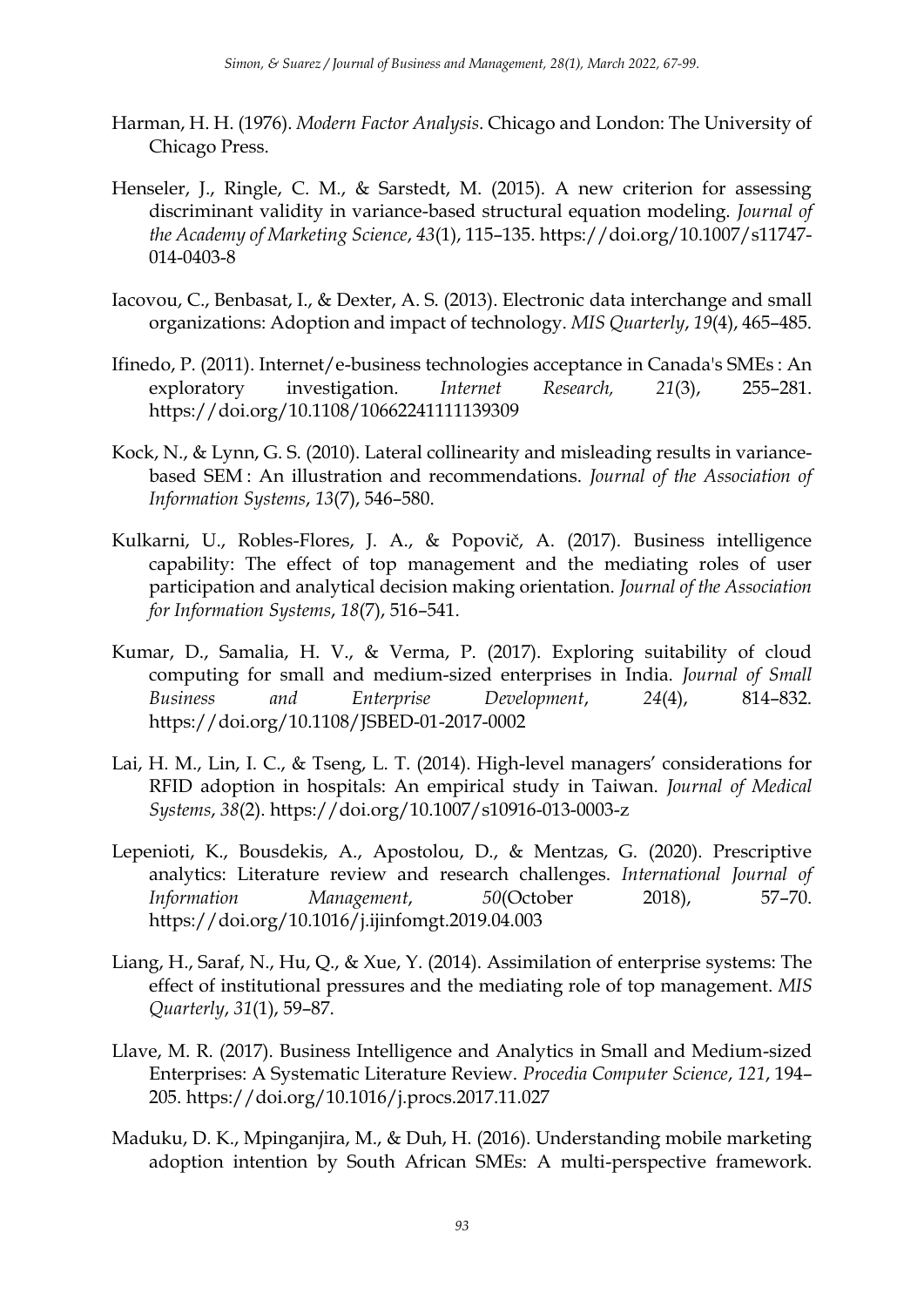*International Journal of Information Management*, *36*(5), 711–723. https://doi.org/10.1016/j.ijinfomgt.2016.04.018

- McLuhan, M. (2020). Barrier and Strategies for Enterprise ICT Adoption in SMEs. In L. Rao-Graham, M. McNaughton, & G. Mansingh (Eds.), *Business Intelligence for Small and Medium-Sized Enterprises* (1st ed., pp. 9–15). Boca Raton: CRC Press Taylor & Francis Group.
- MSMED Council. (2017). Micro, small, and medium enterprise development plan 2017-2022. Department of Trade & Industry, Philippines. https://www.dti.gov.ph/sdm\_downloads/msme-development-plan-2017- 2022/
- Negash, S. (2004). Business intelligence. *AMCIS 2008 Proceedings*, *11*(4), 161. https://doi.org/10.1007/978-3-642-36318-4
- Olszak, C. C. M. C., & Ziemba, E. (2012). Olszak, C. M., & Ziemba, E. (2012). Critical success factors for implementing business intelligence systems in small and medium enterprises on the example of upper Silesia, Poland. *Interdisciplinary Journal of Information, Knowledge, and Management*, *7*(September 2015), 129–150.
- Paydar, S., Endut, I. R., Yahya, S., & Rahman, S. H. A. (2014). Environmental factors influencing the intention to adopt RFID technology in retail industry: An empirical study. *Asia-Pacific Journal of Management Research and Innovation*, *10*(1), 13–26. https://doi.org/10.1177/2319510x14529490
- Podsakoff, P. M., Mackenzie, S. B., Lee, J., & Podsakoff, N. P. (2003). Common method biases in behavioral research : A critical review of the literature and recommended remedies. *Journal of Applied Psychology*, *88*(5), 879–903. https://doi.org/10.1037/0021-9010.88.5.879
- Popovic, A., Puklavec, B., & Oliveira, T. (2018). Justifying business intelligence systems adoption in SMEs. *Industrial Management & Data Systems*. https://doi.org/10.1108/IMDS-02-2018-0085
- Puklavec, B., Oliveira, T., & Popovic, A. (2017). Understanding the determinants of business intelligence system adoption stages : An empirical study of SMEs. *Industrial Management & Data Systems Article Information*.
- Ramayah, T., Ling, N. S., Taghizadeh, S. K., & Rahman, S. A. (2016). Factors influencing SMEs website continuance intention in Malaysia. *Telematics and Informatics*, *33*(1), 150–164. https://doi.org/10.1016/j.tele.2015.06.007
- Ramdani, B., Chevers, D., & Williams, D. A. (2013). SMEs' adoption of enterprise applications: A technology-organisation-environment model. *Journal of Small Business and Enterprise Development*, *20*(4), 735–753. https://doi.org/10.1108/JSBED-12-2011-0035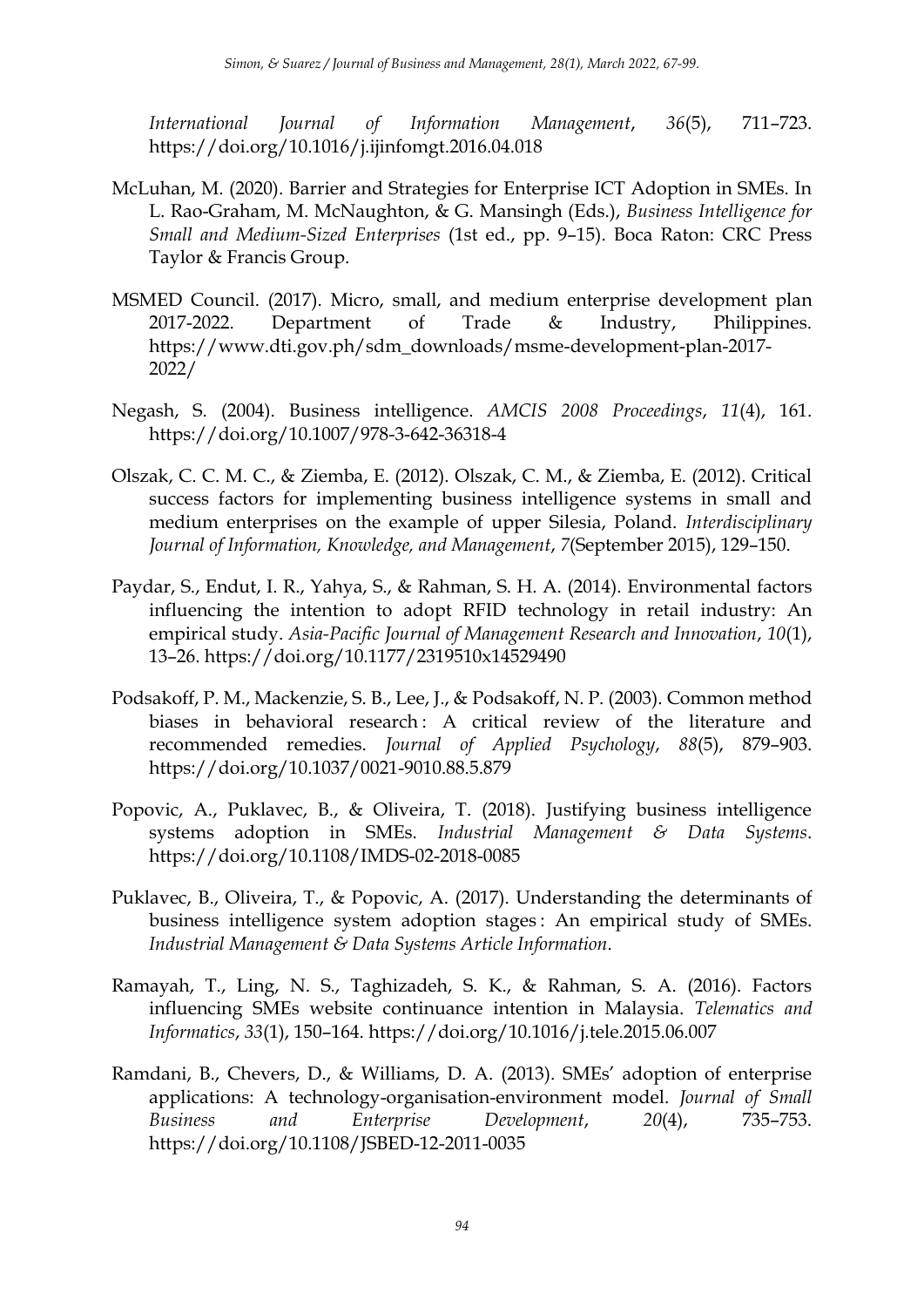- Rogers, E. M. (1962). *Diffusion of Innovations -* 3rd Edition. New York: Free Press of Glencoe.
- Ryans, A. B. (1974). Estimating consumer preferences for a new durable brand in an established product class. *Journal of Marketing Research, 11*(4), 434-443.
- Sarstedt, M., Ringle, C. M., Smith, D., Reams, R., & Hair, J. F. (2014). Partial least squares structural equation modeling (PLS-SEM): A useful tool for family business researchers. *Journal of Family Business Strategy*, *5*(1), 105–115. https://doi.org/10.1016/j.jfbs.2014.01.002
- Tan, C.-S., Sim, Y.-W., & Yeoh, W. (2011). A maturity model of enterprise business intelligence. *Communications of the IBIMA*, *2011*, 1–9. https://doi.org/10.5171/2011.417812
- Teo, H., Wan, W., Wang, X., & Wei, K. (2003). Effects of absorptive capacity on organizational predisposition toward information systems. In *International Conference on Information Systems 2003*.
- Thong, J. (1999). An integrated model of information systems adoption in small businesses. *Journal of Management Information Systems*, *15*(4), 187–214. https://doi.org/10.2307/40398410
- Thong, J., & Yap, C. (1995). CEO characteristics, organizational characteristics and information technology adoption in small businesses. *Omega*, *23*(4), 429–442. https://doi.org/10.1016/0305-0483(95)00017-I
- Thong, J., Yap, C. C. ., & Raman, K. . (1996). Top management support, external expertise and information systems implementation in small businesses. *Information Systems Research*, *7*(2), 248–267. https://doi.org/10.1287/isre.7.2.248
- Tutunea, M. F., & Rus, R. V. (2012). Business intelligence solutions for SME's. *Procedia Economics and Finance*, *3*(12), 865–870. https://doi.org/10.1016/S2212- 5671(12)00242-0
- Venkatesh, V., Morris, M. G., Davis, G. B., & Davis, F. D. (2003). User acceptance of information technology: toward a unified view. *MIS Quarterly*, *27*(3), 425–478.
- Wang, S., Yeoh, W., Richards, G., Fan, S., & Chang, Y. (2019). Harnessing business analytics value through organizational absorptive capacity. *Information and Management*, *56*(7), 103152. https://doi.org/10.1016/j.im.2019.02.007
- Williams, S., & Williams, N. (2007). *The Profit Impact of Business Intelligence*. San Francisco, CA: Morgan Kaufman (pp. 5–10).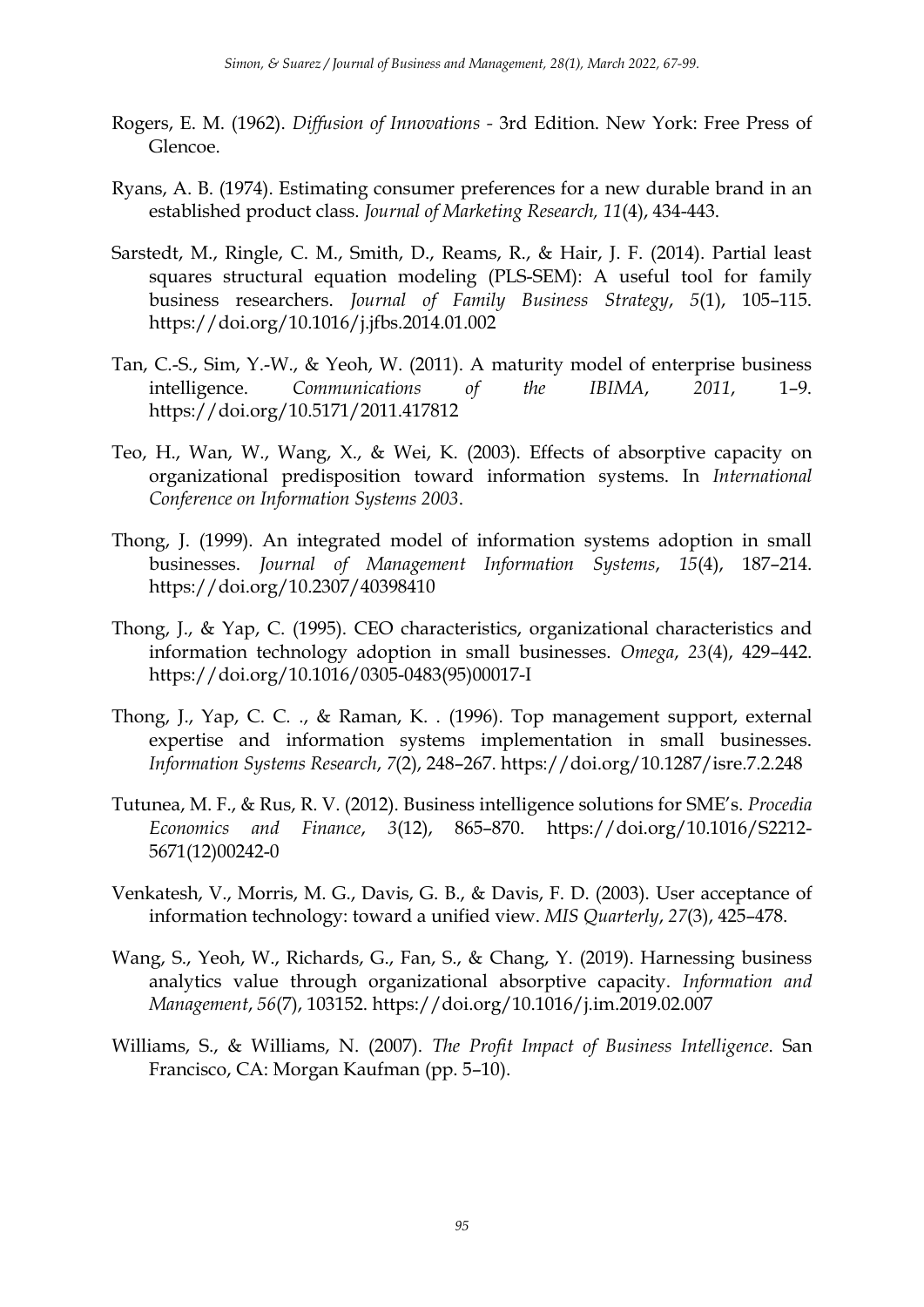# **Appendix A Measurement items**

| Construct                                                                                                                           | Item ID           |
|-------------------------------------------------------------------------------------------------------------------------------------|-------------------|
| Relative Advantage (Ghobakhloo et al., 2011; Maduku et al., 2016)                                                                   |                   |
| Business intelligence and analytics would enable our employees to PRAV1<br>save time in preparing reports.                          |                   |
| Business intelligence and analytics would help our company access<br>business information quickly.                                  | PRAV <sub>2</sub> |
| Business intelligence and analytics would help our company access<br>business information efficiently.                              | PRAV3             |
| Business intelligence and analytics can aid top management in PRAV4<br>decision-making.                                             |                   |
| <b>Complexity</b> (Ghobakhloo et al., 2011; Maduku et al., 2016)                                                                    |                   |
| Learning to use business intelligence and analytics would require PCMP1<br>much time.                                               |                   |
| Learning to use business intelligence and analytics is difficult.                                                                   | PCMP <sub>2</sub> |
| Business intelligence and analytics would be difficult to implement PCMP3<br>in our company.                                        |                   |
| Business intelligence and analytics would be difficult to integrate PCMP4<br>into our current work.                                 |                   |
| Cost (Ghobakhloo et al., 2011; Maduku et al., 2016)                                                                                 |                   |
| The cost of business intelligence and analytics would be greater than PCST1<br>the expected benefits.                               |                   |
| The cost of maintaining business intelligence and analytics would be<br>very high for the company.                                  | PCST <sub>2</sub> |
| The cost involved in providing a support system for business PCST3<br>intelligence and analytics would be too high for the company. |                   |
| The amount of money to be invested in the training of employees for PCST4<br>business intelligence and analytics would be too high. |                   |
| Top management support (Lai, Lin, & Tseng, 2014; Maduku et al., 2016)                                                               |                   |
| Top management would be enthusiastic about adopting business TMSP1<br>intelligence and analytics.                                   |                   |
| Top management would provide training opportunities to TMSP2<br>employees in using business intelligence and analytics.             |                   |
| Top management would provide the necessary tools for exploring                                                                      | TMSP3             |

the capabilities of business intelligence and analytics.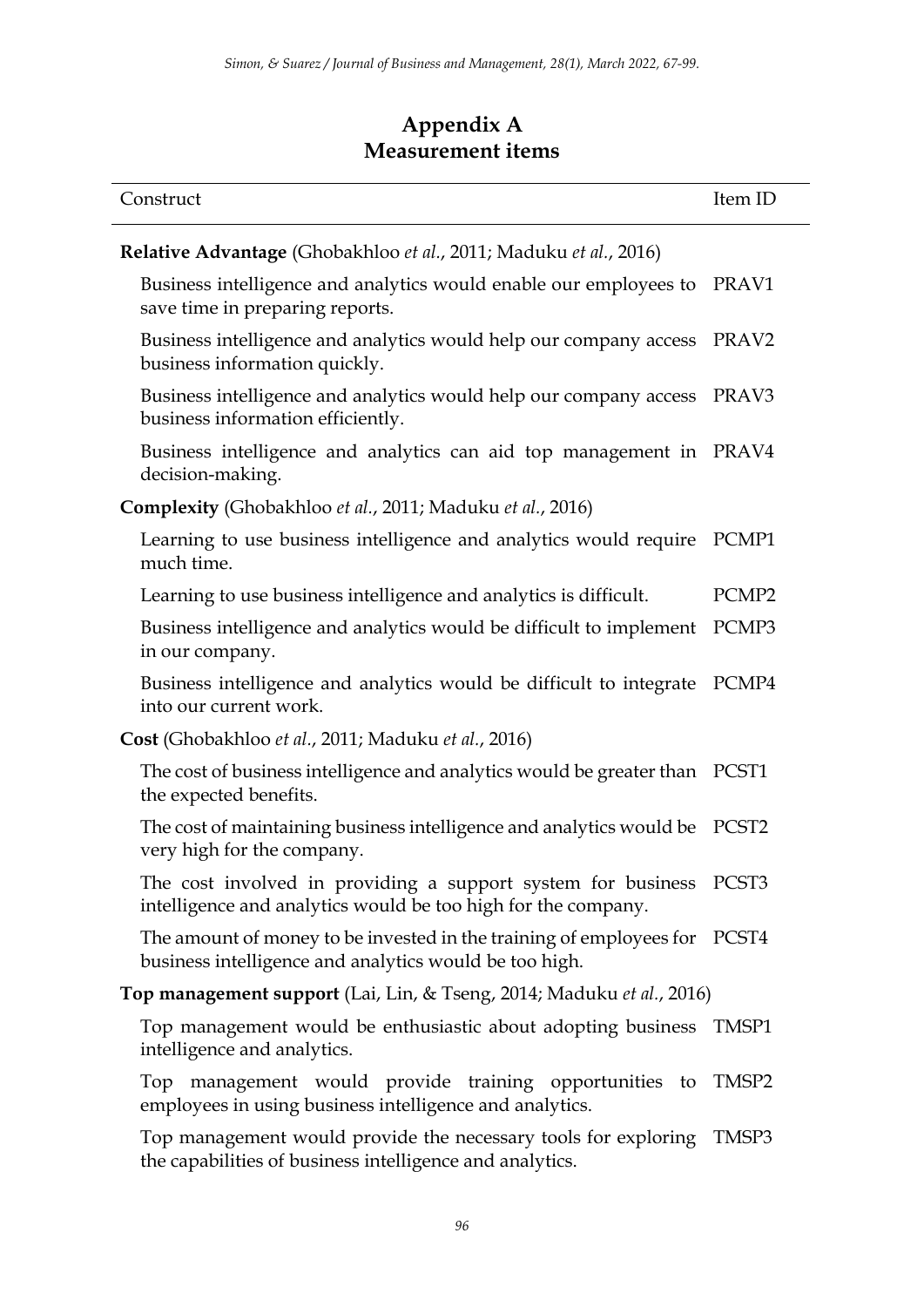Top management would encourage employees to explore the TMSP4 capabilities of business intelligence and analytics.

## **Absorptive Capacity** (Liang, Saraf, Hu, & Xue, 2014; Teo, Wan, Wang, & Wei, 2003)

Our employees have extensive training in using computer-based ACAP1 applications in their work.

Our company can provide adequate technical support in using ACAP2 business intelligence and analytics.

Our company knows who can help solve business intelligence and ACAP3 analytics problems.

Our company can provide training for business intelligence and ACAP4 analytics to employees regularly.

## **Organizational Resource Availability** (Boonsiritomachai *et al.*, 2016)

Our company has sufficient technological resources for adopting business intelligence and analytics. ORAV1

Our company has sufficient financial resources for adopting business intelligence and analytics. ORAV2

Our company can provide training and IS support for adopting business intelligence and analytics. ORAV3

Our company has sufficient time for learning business intelligence ORAV4 and analytics.

**Information intensity** (Ghobakhloo *et al.*, 2011; Thong & Yap, 1995)

Our company needs to have access to reliable information for IINT1 decision making.

The company's daily operations rely on accurate information. IINT2

Our company needs to have access to relevant information for decision making. IINT3

The company's daily operations rely on up-to-date information. IINT4

Our company needs to have quick access to information when IINT5 needed.

**Competitive pressure** (Maduku *et al.*, 2016; Thong & Yap, 1995)

Our decision to adopt business intelligence software would be CPRE1 strongly influenced by our competitors in the industry.

I am aware that our competitors were already using business intelligence and analytics. CPRE2

Our company needs business intelligence and analytics to gain CPRE3competitiveness in the market.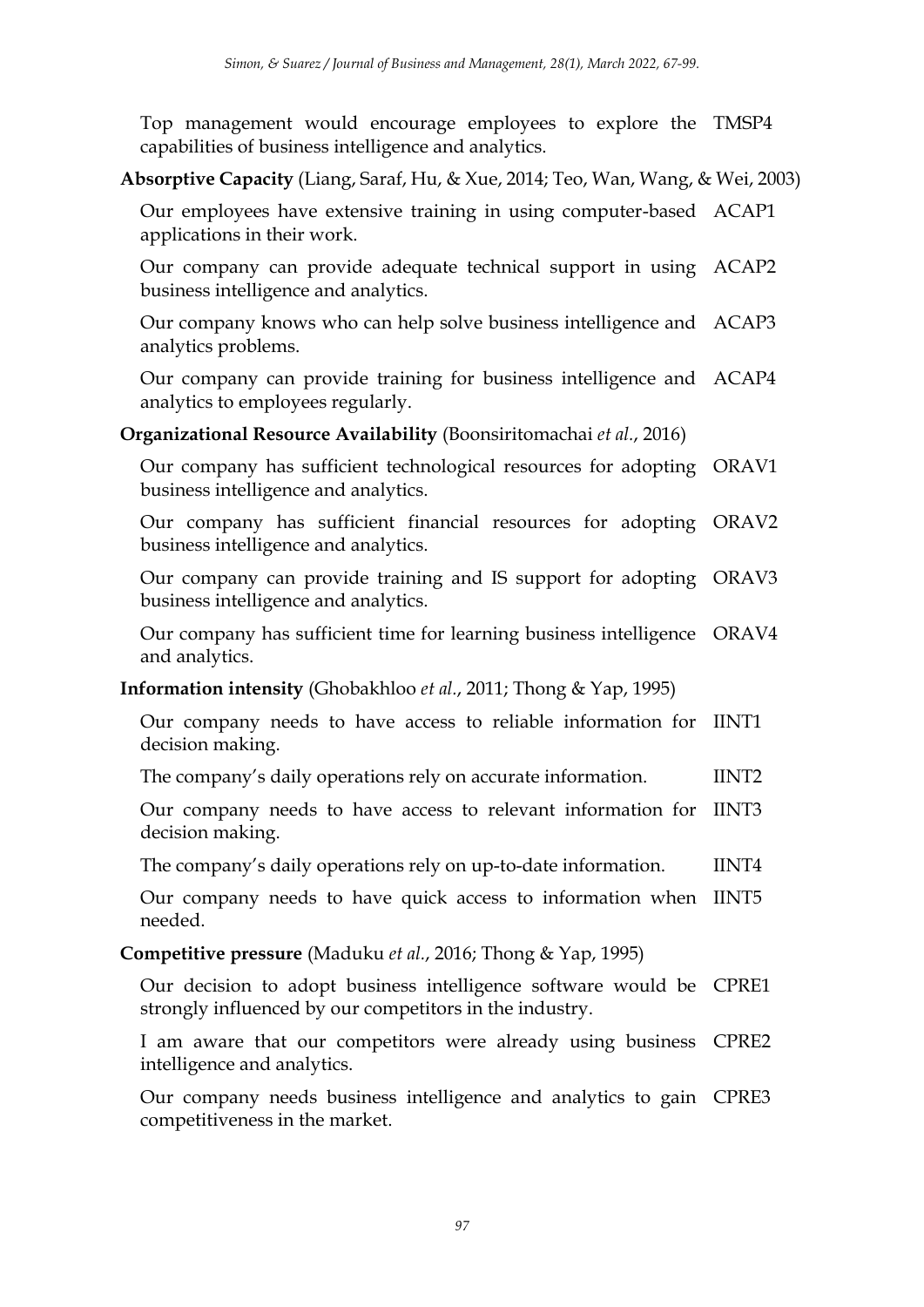Adopting business intelligence is a strategic necessity for the CPRE4 company.

**Vendor support** (Al-Qirim, 2005; Ifinedo, 2011)

Vendors of business intelligence and analytics should provide VNSP1 appropriate technical support.

Vendors of business intelligence and analytics help SMEs must VNSP2 understand the benefits and risks of adopting the technology.

Vendors of business intelligence and analytics should provide free VNSP3 training for our employees.

Vendors of business intelligence and analytics should actively VNSP4 promote the technology for SMEs.

**Innovativeness** (Agarwal & Prasa, 1998; Thong & Yap, 1995)

If I heard about new information systems for business, I would look INNO1 for ways to experiment with them.

I am one of those who first tried out new information systems for INNO2 business.

In general, I am hesitant to try out new information systems for INNO3 business. (Reverse code)

I like to experiment with new information systems for business. INNO4

**Intention to use** (Venkatesh *et al.*, 2003)

I intend to use business intelligence and analytics in the next 6 IADP1 months.

I predict that I will use business intelligence and analytics in the next IADP2 6 months.

I plan to use business intelligence and analytics in the next 6 months. IADP3